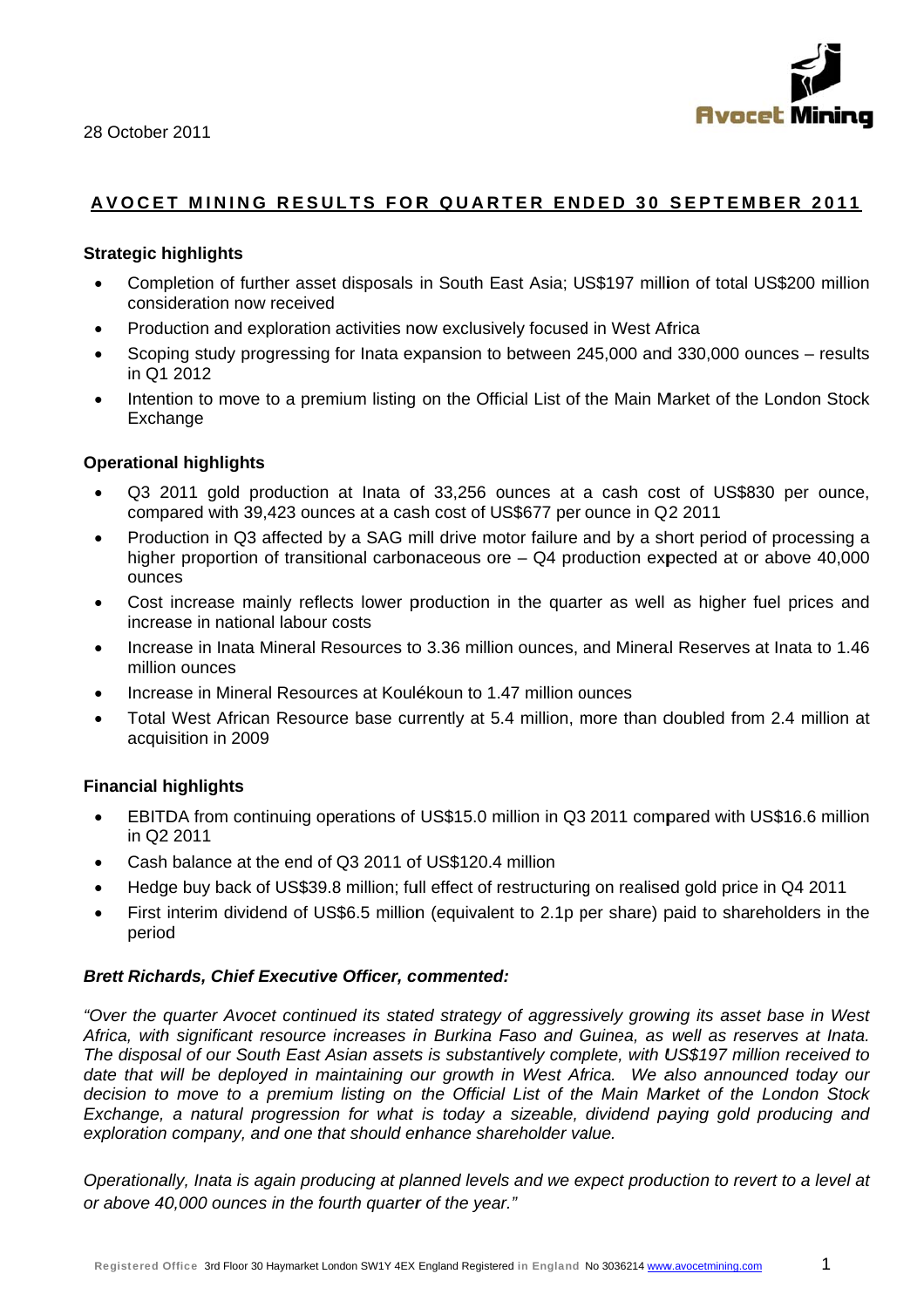A webcast presentation of these results will be available at www.avocetmining.com from 10.00 BST today.

| For further information please contact:                          |                                                    |                                                         |                                            |                                                                        |                                            |  |  |  |  |  |
|------------------------------------------------------------------|----------------------------------------------------|---------------------------------------------------------|--------------------------------------------|------------------------------------------------------------------------|--------------------------------------------|--|--|--|--|--|
| <b>Avocet Mining PLC</b>                                         | <b>Buchanan</b><br><b>Financial PR Consultants</b> | <b>Ambrian Partners Limited</b><br>NOMAD & Joint Broker | J.P. Morgan Cazenove<br>Lead Broker        | <b>Arctic Securities</b><br>Financial Adviser &<br><b>Market Maker</b> | <b>SEB Enskilda</b><br><b>Market Maker</b> |  |  |  |  |  |
| <b>Brett Richards, CEO</b><br>Mike Norris, FD<br>Angela Parr, IR | Bobby Morse<br>James Strong                        | Samantha Harrison<br>Jen Boorer                         | Michael Wentworth-Stanley<br>Neil Passmore | Arne Wenger<br>Petter Bakken                                           | Fredrik Cappelen                           |  |  |  |  |  |
| +44 20 7766 7674                                                 | +44 20 7466 5000<br>+44 78 7260 4783               | +44 20 7634 4700                                        | +44 20 7588 2828                           | +47 2101 3100                                                          | +47 2100 8500                              |  |  |  |  |  |

### **Notes to Editors**

Avocet Mining PLC ("Avocet" or "the Company") is a gold mining and exploration company listed on the AIM market of the London Stock Exchange (Ticker: AVM.L) and the Oslo Børs (Ticker: AVM.OL). Avocet announced today its decision to move to the Official List of the Main Board of the London Stock Exchange. The Company's principal activities are gold mining and exploration in Burkina Faso (as 90 per cent owner of the Inata gold mine and 100 per cent owner of 8 exploration licences in the Bélahouro region surrounding Inata) and exploration in Guinea.

In December 2010 Avocet announced that it had signed a binding agreement for the conditional sale of its South East Asian assets to J&Partners L.P., a private company, for US\$200 million. To date US\$197 million of the total consideration has been received.

The substantial completion of this transaction has left Avocet as a West African gold producer and explorer, with a clear strategy for growth in that region.

The Inata deposit presently comprises a Mineral Resource of 3.36 million ounces and a Mineral Reserve of 1.46 million ounces. Inata poured its first gold in December 2009. Other assets in West Africa include exploration permits in Burkina Faso (the most advanced prospect within Bélahouro being the Souma trend, some 20 kilometres from Inata, with a Mineral Resource of 0.56 million ounces), Guinea (the most advanced being Koulékoun with a Mineral Resource of 1.47 million ounces) and Mali.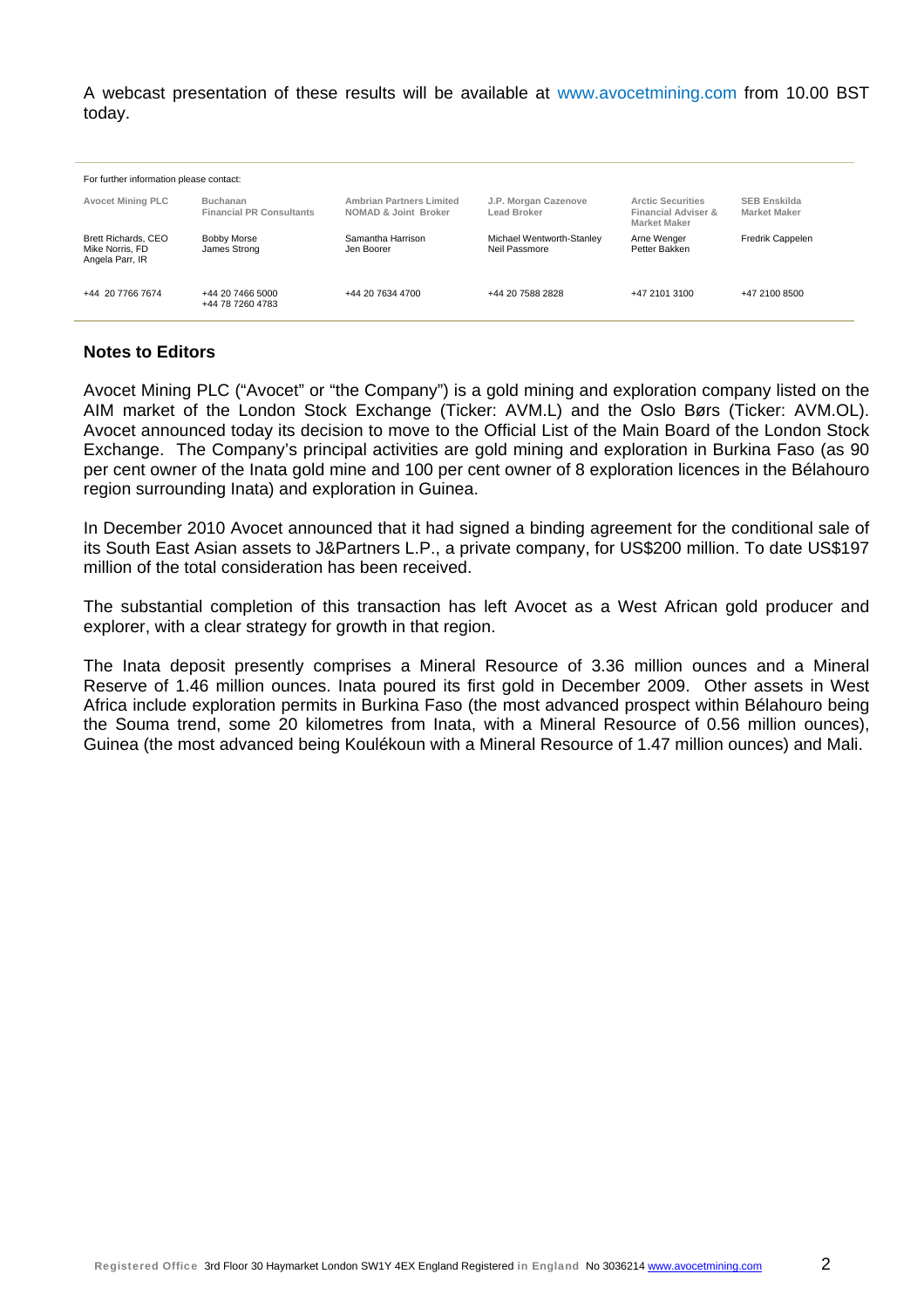### **CHIEF EXECUTIVE OFFICER'S STATEMENT**

#### **Strategic Review**

Avocet has made further progress towards fulfilling its objective of becoming a leading West African gold mining and exploration company.

At Inata, the scoping study to expand production is progressing. The study will review the benefits of expansions in gold production to between 245,000 and 330,000 ounces including the positive impact this will have on unit cash costs. The study will consider how best to exploit the targeted reserve and the potential upside from resources in the Bélahouro region. The Company expects this expanded study to be completed in Q1 2012.

In Guinea, the growth of resources at Koulékoun has continued with a further increase announced today. Metallurgical test work is on-going, while government relations work also continues in order to better understand the impact of the new Mining Code on our intention to develop a large regional operation. All of these efforts will support Koulékoun's progress towards a definitive feasibility study in 2012.

The Inata hedge book was restructured during the period and the last deliveries into the old hedge structure were made in July. A one-off cost is reflected in the Q3 2011 earnings, being the cost of the 20 per cent of hedged ounces bought back in July. From Q4 onwards, 80 per cent of all sales will be at spot prices.

During the quarter, the Company paid its first dividend, following the adoption of a new dividend policy announced in July.

In view of these strategic developments, the Board has taken the decision, in the interest of the Company and its shareholders to move the trading of the Company's shares from the Alternative Investment Market ("AIM") to the Main Market of the London Stock Exchange ("LSE"). The Company intends to seek admission to the Official List and to trade on the premium segment of the Main Market of the LSE in the near future.

#### **Update on South East Asia Asset Sale**

The disposal of the Company's South East Asian assets is virtually complete, with a further US\$27 million of proceeds received in September 2011. A total of US\$197 million has now been received out of the US\$200 million total proceeds. Completion of the sale of the last two exploration assets remains subject to local approvals, while working capital adjustments also remain outstanding in respect of those entities already disposed of. In September, the Company received a notice from the South Jakarta District Court, summoning it to appear before this court during November 2011 as the defendant to a claim brought by PT Lebong Tandai. The summons contained no details of the claim and Avocet believes that any claim would be baseless, and will defend itself vigorously.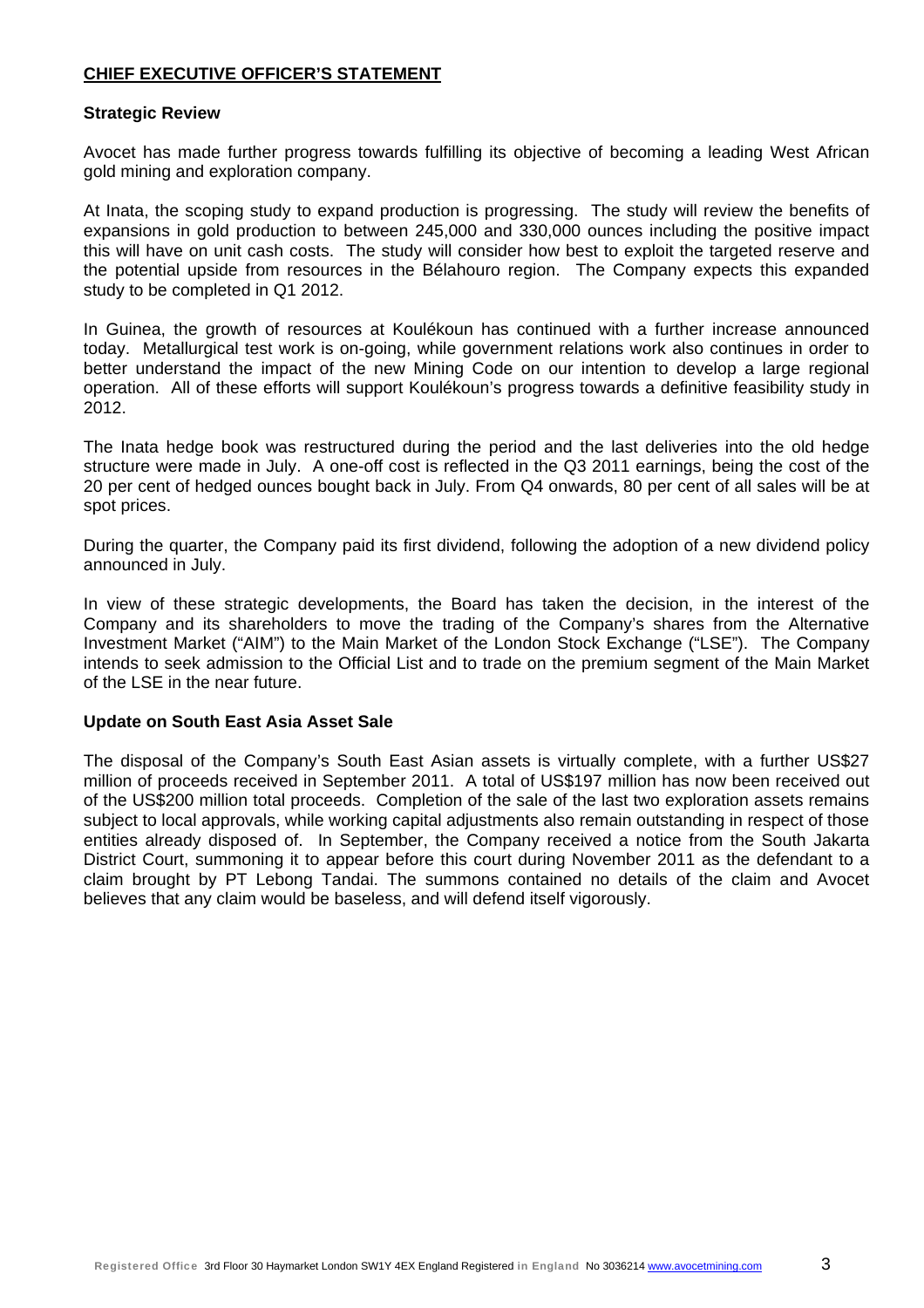### **Operational Review**

The gold price performed strongly during the quarter, peaking at an all-time high of US\$1,900 per ounce, and closing at US\$1,625 per ounce.

Gold production in the quarter totaled 33,256 ounces compared with 39,423 ounces in Q2 2011. All gold produced in the quarter was from the Inata mine, as the sale of Avocet's South East Asian mines completed 24 June 2011. Production from Inata was lower than the previous quarter due to a mill outage in July combined with the impact of a short period of processing higher levels of carbonaceous material from the bottom of the Inata North starter pit.

| <b>Inata Mine</b>                        | 2010                     | 2011   |        |        |                |        |                |
|------------------------------------------|--------------------------|--------|--------|--------|----------------|--------|----------------|
|                                          | Q <sub>1</sub>           | Q2     | Q3     | Q4     | Q <sub>1</sub> | Q2     | Q <sub>3</sub> |
| <b>Production statistics<sup>1</sup></b> |                          |        |        |        |                |        |                |
| Ore mined (000's tonnes)                 | 342                      | 418    | 481    | 638    | 618            | 634    | 580            |
| Waste mined (000's tonnes)               | 2,005                    | 2,437  | 2,619  | 4,369  | 4,673          | 3,804  | 6,211          |
| Ore and waste mined (000's<br>tonnes)    | 2,347                    | 2,855  | 3,100  | 5,007  | 5,291          | 4,438  | 6,791          |
| Ore processed (000's tonnes)             | 228                      | 389    | 549    | 593    | 645            | 586    | 585            |
| Average ore head grade (g/t Au)          | 2.80                     | 2.87   | 2.43   | 2.68   | 2.37           | 2.24   | 2.18           |
| Process recovery rate                    | 94%                      | 95%    | 94%    | 94%    | 94%            | 93%    | 89%            |
| Gold produced (ounces)                   | 19,838                   | 31,225 | 40,461 | 46,208 | 47,963         | 39,423 | 33,256         |
| Cash costs (US\$/oz) <sup>1</sup>        |                          |        |        |        |                |        |                |
| - mining                                 | $\blacksquare$           | 147    | 114    | 132    | 136            | 200    | 255            |
| - processing                             | $\overline{\phantom{a}}$ | 211    | 211    | 209    | 205            | 238    | 301            |
| - royalties and overheads                | $\overline{\phantom{a}}$ | 211    | 201    | 170    | 192            | 239    | 274            |
| Total cash cost                          |                          | 569    | 526    | 511    | 533            | 677    | 830            |

 (1) Production statistics include figures for Q1 2010; however cash costs are excluded for Q1 2010, as Inata did not reach commercial production until 1 April 2010.

While milling throughput of 585,000 tonnes was in line with Q2 2011, a SAG mill drive motor failure in July resulted in a ten day outage, and ore processed for Q3 2011 was therefore below expectation.

With the Inata Central pit only starting to contribute ore in the middle of the quarter, a higher than usual proportion of the ore processed during the quarter was sourced from mining at depth in the Inata North pit. This ore contains zones of fresh carbonaceous material that resulted in preg-robbing, reducing the recovery rate from 93 per cent in Q2 2011 to 89 per cent in Q3. By the end of the quarter, ore was being sourced primarily from the Inata Central pit, with the result that a lower proportion of ore will be sourced at depth in Inata North during the fourth quarter of 2011. Recoveries in the fourth quarter are therefore expected to improve towards the levels achieved in Q2 2011.

Mining activities focused on the Inata North and Central pits. A programme of maintenance work led to improvements in equipment availability, while the final units of third mining fleet were commissioned during the quarter. As anticipated, the stripping ratio increased to 10.7 in Q3 2011 compared with 6.0 in the previous quarter. As a result, total tonnages mined increased by 53 per cent compared with the previous quarter.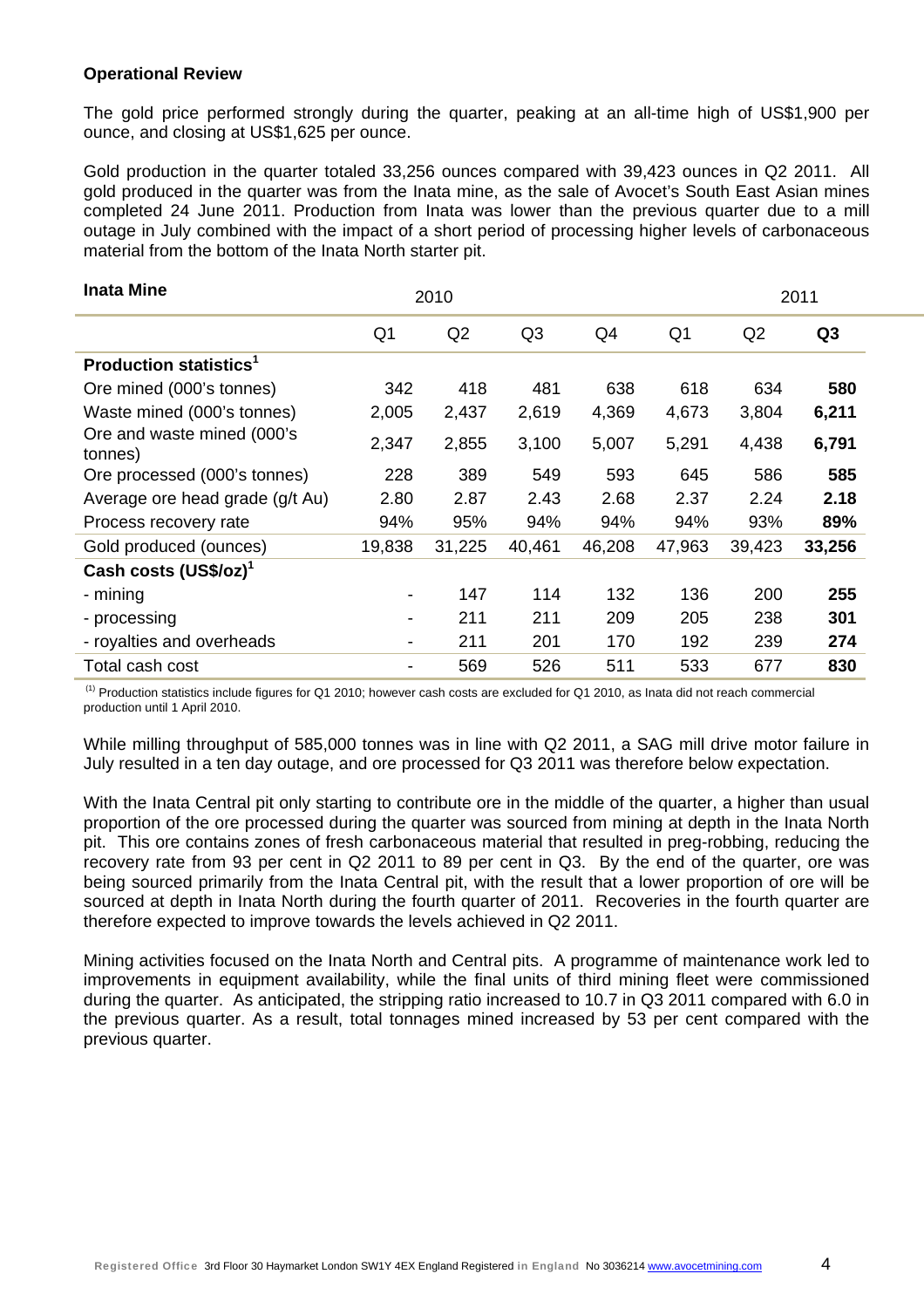The third quarter saw continued increases in input costs throughout the mining sector. Inata's cost per ounce increased from US\$677 per ounce in Q2 to US\$830 per ounce in Q3. Approximately 80 per cent of the increase was a function of lower gold production, with the remainder principally reflecting higher tonnes mined and higher fuel costs. Following the government's decision during Q3 2011 to enforce irrecoverable VAT at 18 per cent, the Q3 2011 cost included a VAT charge in respect of the Q2 2011. In addition, national labour costs were higher following the wage settlement agreed during the Q2 2011. The increase in mining volumes meant that mining cost per tonne fell from US\$1.78 in the Q2 2011 to US\$1.25 in the Q3 2011. Mining costs in the fourth quarter are expected to be approximately US\$1.50 per tonne.

Gold production in the fourth quarter is expected to be at or above 40,000 ounces at a cash cost of US\$775 to US\$825 per ounce, for a full year total of between 160,000 and 165,000 ounces at US\$700 to US\$725 per ounce.

The third quarter marks the rainy season in West Africa, and a break in the Company's drilling campaigns in Burkina Faso and Guinea. Focus in the period was therefore on analysis of drill results and the estimation of Mineral Resources and Mineral Reserves. Significant increases in Mineral Resources and Reserves at Inata were announced in the quarter, and a further increase in Mineral Resources at Koulékoun in Guinea was announced today. Avocet's total Mineral Resources in West Africa have now more than doubled from 2.36 million ounces at the time of the Company's acquisition of these assets in 2009, to 5.39 million ounces.

In August the Company announced an upgrade of the Mineral Resource for the Inata mine license area to 3.36 million ounces above a 0.5 g/t Au and beneath the 30 June 2011 topographic surface. This represented an increase of 1.24 million ounces, or 59 per cent, over the previously published Mineral Resource of 2.12 million ounces and an increase of 1.53 million ounces or 83 per cent, after taking into account depletion of the resource due to mining, since the drilling programme commenced in October 2010. Following this update in Inata's Mineral Resources, the Company undertook an analysis of economic factors and pit designs and in October announced a 40 per cent increase in Mineral Reserves to 1.46 million ounces. This reserve was based on 23.6 million tonnes of ore at an average grade of 1.93 g/t Au. Cash costs of US\$1.50 per tonne for mining, US\$22.74 per tonne for processing and administration, and a gold price of US\$1,200 per ounce were assumed in determining this reserve.

Based on current production levels, the increased Mineral Reserve represents an extension of the Life of Mine to approximately 2020. This extension supports the Company's objective of increasing processing capacity at the Inata Mine, and a scoping study in this regard is underway, the results of which are expected in Q1 2012.

A further update to the Inata Mineral Resource is expected by the end of 2011 following completion of additional drilling in the fourth quarter of 2011 and the inclusion of approximately 16,000 assays from the 2010-2011 drilling programme that were not received at the time of the latest Mineral Resource update. A further update on the Inata Mineral Reserve is expected in Q1 2012, when the Company's target of 1.8 million ounces is expected to be reached.

Exploration in Guinea continued in the quarter with a three dimensional model of geology and mineralisation at Koulékoun being completed in August 2011. Today, the Company also announced an increase in Mineral Resources at Koulékoun to 1.47 million ounces, representing an increase of 34 per cent on the previous resource of 1.1 million ounces announced in May 2011 and an increase of 121 per cent since Avocet commenced exploration in 2010. This brings the Company closer to achieving its target of 2 million ounces at Tri-K by year end. The Company intends to progress Koulékoun to a definitive feasibility study in 2012.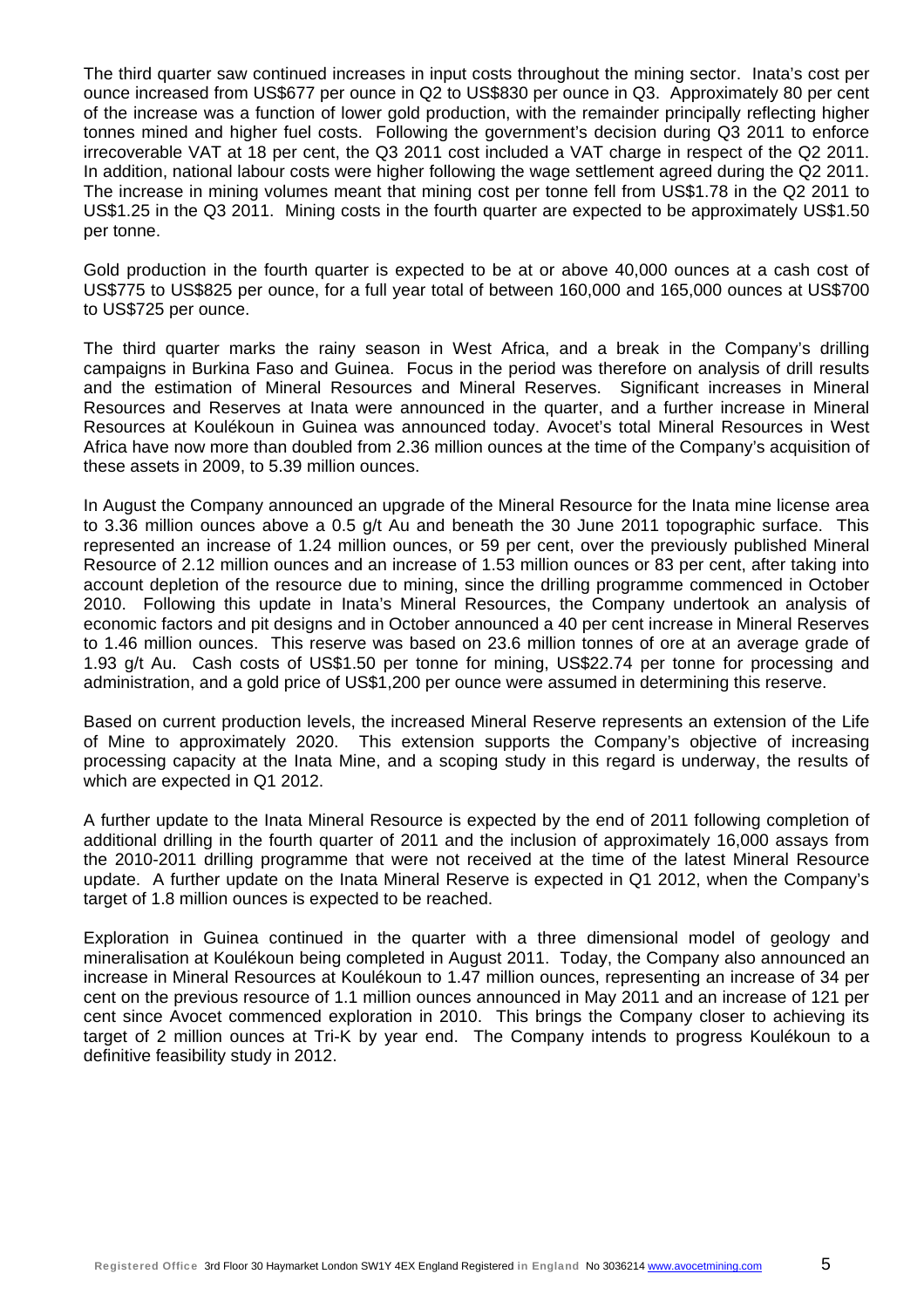Ongoing drilling in the Kodiéran District yielded positive results that were announced in October and demonstrate the prospective nature of this district and highlight the exploration and development potential of the greater Tri-K region.

| <b>Group Reserves and Resources</b> |             |                | <b>Gross</b>               |             | <b>Net attributable</b> |                            |  |
|-------------------------------------|-------------|----------------|----------------------------|-------------|-------------------------|----------------------------|--|
|                                     | Tonnes      | Grade<br>(g/t) | Contained<br><b>Ounces</b> | Tonnes      | Grade<br>(g/t)          | Contained<br><b>Ounces</b> |  |
| <b>Mineral Reserves (pit)</b>       |             |                |                            |             |                         |                            |  |
| Proven                              | 14,468,000  | 1.92           | 891,000                    | 13,021,000  | 1.92                    | 801,900                    |  |
| Probable                            | 8,596,000   | 1.98           | 547,600                    | 7,736,000   | 1.98                    | 492,800                    |  |
| <b>ROM Stockpiles</b>               |             |                |                            |             |                         |                            |  |
| Proven                              | 494,000     | 1.50           | 23,900                     | 445,000     | 1.50                    | 21,500                     |  |
| <b>Reserves Total</b>               | 23,558,000  | 1.93           | 1,462,500                  | 21,202,000  | 1.93                    | 1,316,200                  |  |
| <b>Mineral Resources</b>            |             |                |                            |             |                         |                            |  |
| Measured                            | 17,672,000  | 1.72           | 979,600                    | 15,905,000  | 1.72                    | 881,600                    |  |
| Indicated                           | 57,151,000  | 1.37           | 2,521,400                  | 53,541,000  | 1.37                    | 2,365,200                  |  |
| Measured + Indicated                | 74,822,000  | 1.46           | 3,501,000                  | 69,445,000  | 1.45                    | 3,246,900                  |  |
| Inferred                            | 41,923,000  | 1.41           | 1,895,100                  | 40,157,000  | 1.41                    | 1,812,800                  |  |
| <b>Resources Total</b>              | 116,745,000 | 1.44           | 5,396,100                  | 109,602,000 | 1.44                    | 5,059,700                  |  |

Note: Rounding errors may exist.

#### **Financial Review**

Since the signing on 24 December 2010 of the conditional agreement to sell the Group's assets in South East Asia, the operating results of these assets have been presented in the consolidated income statement as discontinued operations for the current and comparative periods. Those assets and liabilities that remained within the Group at 30 September 2011 have been presented separately as a disposal group in the statement of financial position at each balance sheet date. This is as required by International Financial Reporting Standards (IFRS). A detailed analysis of the results, assets, and cash flows of the disposal group is presented in the segmental information.

|                                                                               | Quarter ended<br>30 June<br>2010<br>Unaudited | Quarter ended<br>30 June<br>2011<br>Unaudited | Quarter ended<br>30 September<br>2010<br>Unaudited | <b>Quarter ended</b><br><b>30 September</b><br>2011<br><b>Unaudited</b> |
|-------------------------------------------------------------------------------|-----------------------------------------------|-----------------------------------------------|----------------------------------------------------|-------------------------------------------------------------------------|
| Total gold production (ounces)                                                | 52,870                                        | 62,803                                        | 67,792                                             | 33,256                                                                  |
| Average realised gold price<br>(US\$/oz)                                      | 1,203                                         | 1,292                                         | 1,139                                              | 1,316                                                                   |
| Cash production costs (US\$/oz)                                               | 701                                           | 802                                           | 619                                                | 830                                                                     |
| EBITDA <sup>1</sup> from continuing<br>operations (US\$000)                   | 18,297                                        | 16,600                                        | 18,018                                             | 14,952                                                                  |
| EBITDA from continuing and<br>discontinued operations (US\$000)               | 24,559                                        | 26,083                                        | 27,860                                             | 14,013                                                                  |
| Profit/(loss) before tax from<br>continuing operations (US\$000) <sup>2</sup> | 7,765                                         | 14,862                                        | 5,867                                              | (33, 540)                                                               |
| Profit before tax from continuing<br>and discontinued operations<br>(US\$000) | 10,900                                        | 96,973                                        | 13,308                                             | (19,064)                                                                |

<sup>1.</sup> EBITDA represents earnings before exceptional items, finance items, tax, depreciation and amortisation. EBITDA is not defined by IFRS but is commonly used as an indication of underlying cash generation. commonly used as an indication of underlying cash generation.<br><sup>2.</sup> Loss for quarter ended 30 September 2011 includes hedge buy back cost of US\$39.8 million.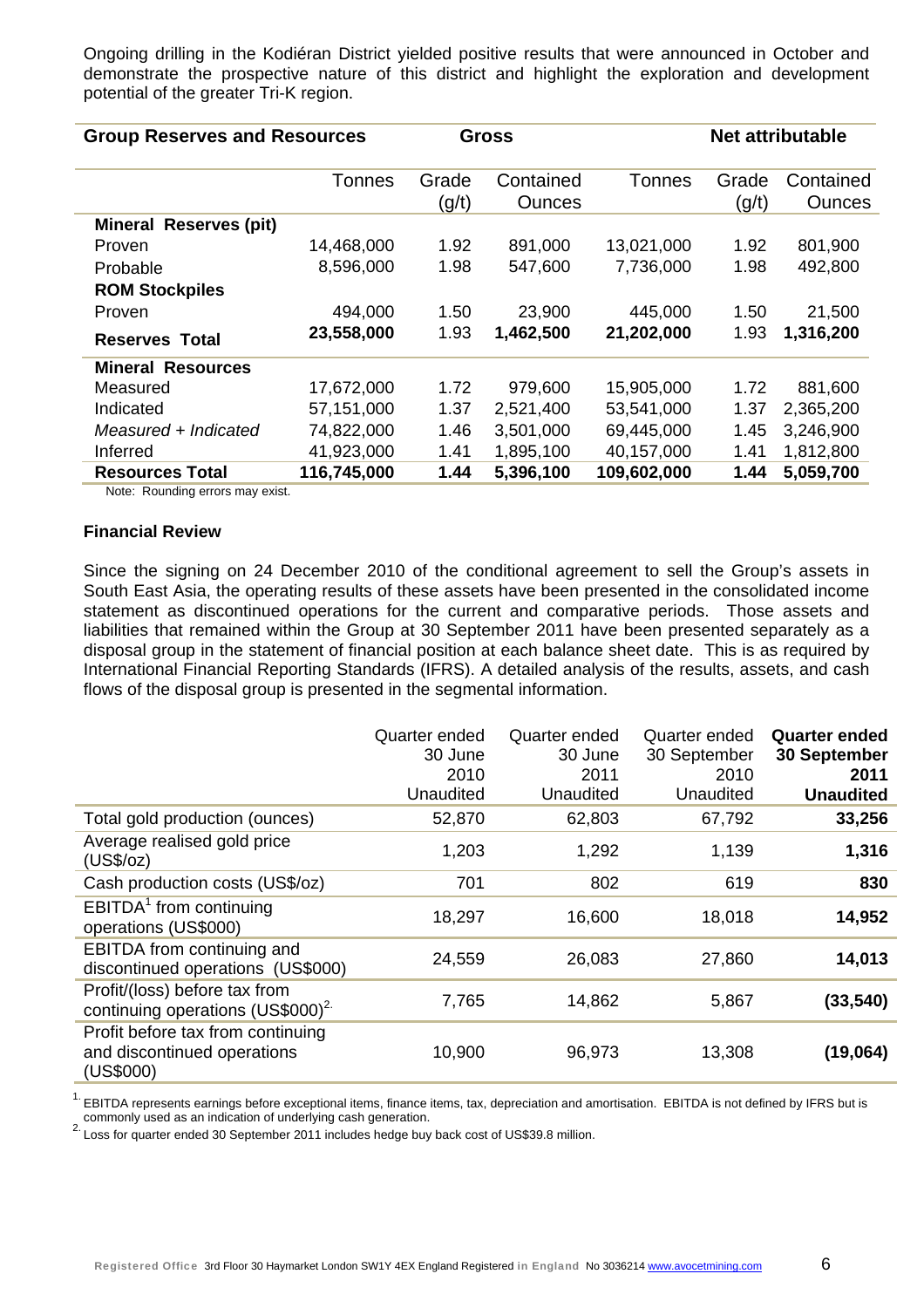The financial review table above reflects the production and earnings of both the continuing and discontinued operations in the comparative period. A like for like analysis of comparative results from continuing operations is provided for further insight.

Revenue from continuing operations was slightly down in Q3 at US\$42.4 million compared with US\$44.7 million in Q2 2011, as lower gold produced and sold offset the benefit of higher spot prices on unhedged sales. The percentage of gold sold into the hedge over the period was almost 50 per cent, as the old hedge structure continued into Q3 2011.

Mining and processing costs increased on a per ounce of production basis for reasons outlined above. Overhead costs in Burkina Faso were in line with the prior period but Group administration charges were notably reduced from the prior period.

Resulting EBITDA from continuing operations for Q3 was US\$15.0 million compared with US\$18.3 million in Q3 2010.

The Group reported a loss before tax from continuing operations for the quarter of US\$33.5 million compared with a profit of US\$5.9 million in the quarter ended 30 September 2010 and US\$14.9 million in the Q2 2011. The third quarter results included an exceptional charge of US\$39.8 million related to the hedge restructure.

Net cash generated by continuing operations during Q3 was US\$3.2 million compared with cash generated from continuing operations of US\$17.5 million in Q3 2010 and US\$4.5 million in the Q2 2011. Other cash flows during Q3 2011 included capital expenditure at Inata of US\$18.6 million, exploration investment of US\$2.8 million in West Africa, and debt repayments of US\$6.0 million. The Group had US\$120.4 million of cash at the end of the quarter and debt of US\$35.0 million.

**BRETT A. RICHARDS**  Chief Executive Officer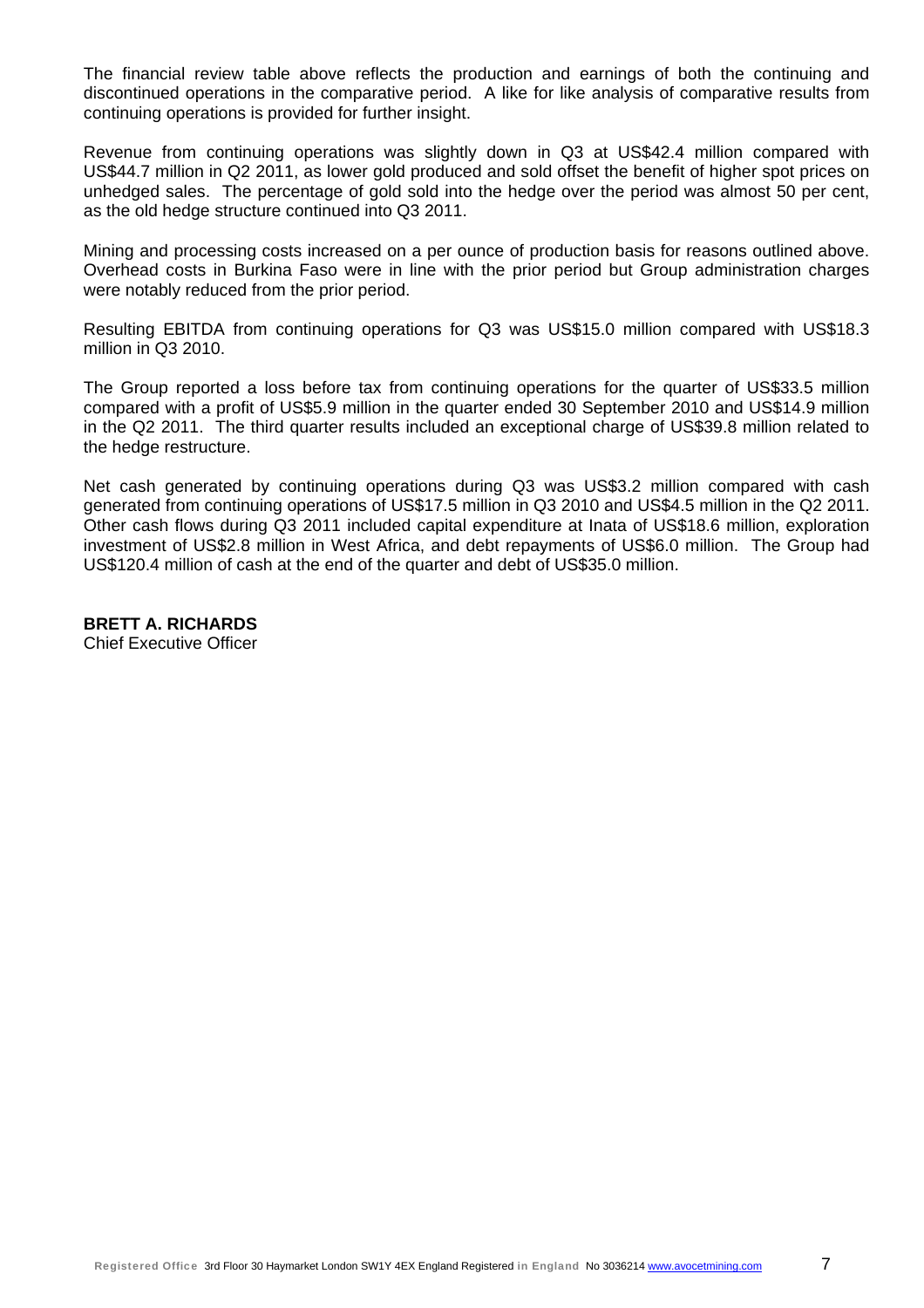#### **CONDENSED CONSOLIDATED INCOME STATEMENT**

For the three months ended 30 September 2011

|                                                        |                                 | Three months ended 30 September 2011<br><b>Unaudited</b> |                | Three months ended 30 September 2010<br>Unaudited |                              |                |  |
|--------------------------------------------------------|---------------------------------|----------------------------------------------------------|----------------|---------------------------------------------------|------------------------------|----------------|--|
| <b>Note</b>                                            | <b>Continuing</b><br>operations | <b>Discontinued</b><br>operations                        | <b>Total</b>   | Continuing<br>operations                          | Discontinued<br>operations   | Total          |  |
|                                                        | <b>US\$000</b>                  | <b>US\$000</b>                                           | <b>US\$000</b> | <b>US\$000</b>                                    | <b>US\$000</b>               | <b>US\$000</b> |  |
| Revenue                                                | 3<br>42,413                     |                                                          | 42,413         | 44,299                                            | 33,190                       | 77,489         |  |
| Cost of sales                                          | 3<br>(32, 567)                  | (939)                                                    | (33,506)       | (34, 535)                                         | (26,058)                     | (60, 593)      |  |
| Gross profit/(loss)                                    | 9,846                           | (939)                                                    | 8,907          | 9,764                                             | 7,132                        | 16,896         |  |
| Administrative expenses                                | (2, 295)                        | ۰                                                        | (2, 295)       | (2, 363)                                          | $\qquad \qquad \blacksquare$ | (2, 363)       |  |
| Share based payments                                   | (387)                           |                                                          | (387)          | (312)                                             |                              | (312)          |  |
| Profit/(loss) from operations                          | 7,164                           | (939)                                                    | 6,225          | 7,089                                             | 7,132                        | 14,221         |  |
| 2,11<br>Profit on disposal of investments              |                                 | 2,427                                                    | 2,427          |                                                   | ÷,                           |                |  |
| 2,11<br>Profit on disposal of subsidiaries             |                                 | 12,995                                                   | 12,995         |                                                   |                              |                |  |
| Restructure of hedge                                   | 8<br>(39, 757)                  | $\overline{\phantom{0}}$                                 | (39, 757)      |                                                   |                              |                |  |
| <b>Finance items</b>                                   |                                 |                                                          |                |                                                   |                              |                |  |
| Exchange gains                                         | 24                              |                                                          | 24             | 317                                               |                              | 317            |  |
| Finance income                                         | 20                              |                                                          | 20             |                                                   |                              |                |  |
| Finance expense                                        | (991)                           |                                                          | (991)          | (1,539)                                           |                              | (1,539)        |  |
| Net finance items - discontinued<br>operations         |                                 | (7)                                                      | (7)            |                                                   | 309                          | 309            |  |
| (Loss)/profit before taxation                          | (33, 540)                       | 14,476                                                   | (19,064)       | 5,867                                             | 7,441                        | 13,308         |  |
| Analysed as:                                           |                                 |                                                          |                |                                                   |                              |                |  |
| Profit/(loss) before taxation and<br>exceptional items | 6,217                           | (946)                                                    | 5,271          | 5,867                                             | 7,441                        | 13,308         |  |
| <b>Exceptional items</b><br>11                         | (39, 757)                       | 15,422                                                   | (24, 335)      |                                                   |                              |                |  |
| (Loss)/profit before taxation                          | (33, 540)                       | 14,476                                                   | (19,064)       | 5,867                                             | 7,441                        | 13,308         |  |
| <b>Taxation</b>                                        | 7,323                           | $\blacksquare$                                           | 7,323          | $\overline{\phantom{a}}$                          | (452)                        | (452)          |  |
| (Loss)/profit for the period                           | (26, 217)                       | 14,476                                                   | (11, 741)      | 5,867                                             | 6,989                        | 12,856         |  |
|                                                        |                                 |                                                          |                |                                                   |                              |                |  |
| Attributable to:<br>Equity shareholders of the parent  | (23, 635)                       | 14,518                                                   | (9, 117)       | 5,169                                             | 6,110                        | 11,279         |  |
| company<br>Non-controlling interest                    | (2, 582)                        | (42)                                                     | (2,624)        | 698                                               | 879                          | 1,577          |  |
|                                                        | (26, 217)                       | 14,476                                                   | (11, 741)      | 5,867                                             | 6,989                        | 12,856         |  |
|                                                        |                                 |                                                          |                |                                                   |                              |                |  |
| <b>Earnings per share</b>                              |                                 |                                                          |                |                                                   |                              |                |  |
| Basic (loss)/earnings per share<br>(cents per share)   | 5<br>(11.87)                    | 7.29                                                     | (4.58)         | 2.63                                              | 3.11                         | 5.74           |  |
| Diluted (loss)/earnings per share                      |                                 |                                                          |                |                                                   |                              |                |  |
| (cents per share)                                      |                                 |                                                          |                |                                                   |                              |                |  |
|                                                        | 5<br>(11.87)                    | 7.17                                                     | (4.58)         | 2.60                                              | 3.07                         | 5.67           |  |

(1) EBITDA represents earnings before exceptional items, finance items, taxation, depreciation and amortisation. EBITDA is not defined by IFRS but is commonly used as an indication of underlying cash generation.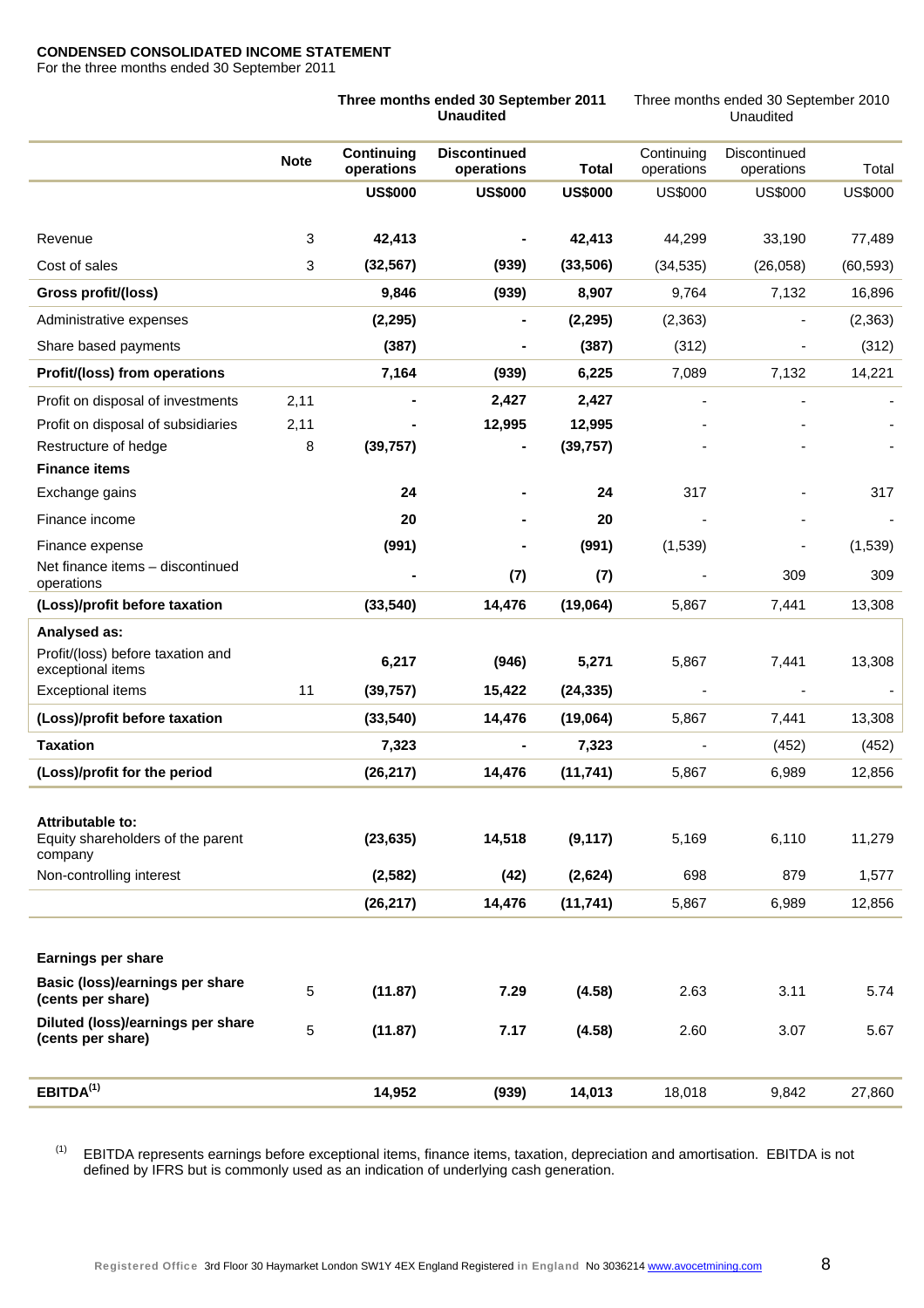#### **CONDENSED CONSOLIDATED INCOME STATEMENT**

**For the nine months ended 30 September 2011** 

|                                                                  |                                                | Nine months ended 30 September 2011<br><b>Unaudited</b> |                |                          | Nine months ended 30 September 2010<br>Unaudited |                |  |
|------------------------------------------------------------------|------------------------------------------------|---------------------------------------------------------|----------------|--------------------------|--------------------------------------------------|----------------|--|
|                                                                  | <b>Continuing</b><br><b>Note</b><br>operations | <b>Discontinued</b><br>operations                       | <b>Total</b>   | Continuing<br>operations | Discontinued<br>operations                       | Total          |  |
|                                                                  | <b>US\$000</b>                                 | <b>US\$000</b>                                          | <b>US\$000</b> | <b>US\$000</b>           | <b>US\$000</b>                                   | <b>US\$000</b> |  |
| Revenue                                                          | 3<br>142,929                                   | 67,236                                                  | 210,165        | 80,904                   | 88,639                                           | 169,543        |  |
| Cost of sales                                                    | 3<br>(106, 055)                                | (51, 101)                                               | (157, 156)     | (59,666)                 | (74, 110)                                        | (133, 776)     |  |
| <b>Gross profit</b>                                              | 36,874                                         | 16,135                                                  | 53,009         | 21,238                   | 14,529                                           | 35,767         |  |
| Administrative expenses                                          | (7, 101)                                       | $\blacksquare$                                          | (7, 101)       | (5, 184)                 | $\overline{\phantom{a}}$                         | (5, 184)       |  |
| Share based payments                                             | (1,053)                                        | $\blacksquare$                                          | (1,053)        | (3,460)                  | $\overline{\phantom{a}}$                         | (3,460)        |  |
| <b>Profit from operations</b>                                    | 28,720                                         | 16,135                                                  | 44,855         | 12,594                   | 14,529                                           | 27,123         |  |
| Profit on disposal of investments                                | 11<br>8,990                                    | 2,427                                                   | 11,417         | 1,986                    | $\blacksquare$                                   | 1,986          |  |
| Profit on disposal of subsidiaries<br>2,11                       |                                                | 85,802                                                  | 85,802         |                          |                                                  |                |  |
| Restructure of hedge<br>8,11                                     | (39, 757)                                      |                                                         | (39, 757)      |                          |                                                  |                |  |
| <b>Finance items</b>                                             |                                                |                                                         |                |                          |                                                  |                |  |
| Exchange losses                                                  | (58)                                           |                                                         | (58)           | 200                      |                                                  | 200            |  |
| Finance income                                                   | 20                                             |                                                         | 20             |                          |                                                  |                |  |
| Finance expense                                                  | (4,023)                                        |                                                         | (4,023)        | (2,920)                  |                                                  | (2,920)        |  |
| Net finance items - discontinued<br>operations                   |                                                | (26)                                                    | (26)           |                          | 378                                              | 378            |  |
| Expenses of listing on Oslo Børs                                 |                                                |                                                         |                | (2, 363)                 | $\overline{\phantom{a}}$                         | (2, 363)       |  |
| (Loss)/profit before taxation                                    | (6, 108)                                       | 104,338                                                 | 98,230         | 9,497                    | 14,907                                           | 24,404         |  |
| Analysed as:                                                     |                                                |                                                         |                |                          |                                                  |                |  |
| Profit before taxation and exceptional<br>items                  | 24,659                                         | 16,109                                                  | 40,768         | 9,874                    | 14,907                                           | 24,781         |  |
| <b>Exceptional items</b>                                         | 11<br>(30, 767)                                | 88,229                                                  | 57,462         | (377)                    |                                                  | (377)          |  |
| (Loss)/profit before taxation                                    | (6, 108)                                       | 104,338                                                 | 98,230         | 9,497                    | 14,907                                           | 24,404         |  |
| <b>Taxation</b>                                                  | 2,721                                          | (2, 723)                                                | (2)            | (873)                    | (2,052)                                          | (2,925)        |  |
| (Loss)/profit for the period                                     | (3, 387)                                       | 101,615                                                 | 98,228         | 8,624                    | 12,855                                           | 21,479         |  |
|                                                                  |                                                |                                                         |                |                          |                                                  |                |  |
| Attributable to:<br>Equity shareholders of the parent<br>company | (2, 160)                                       | 99,448                                                  | 97,288         | 6,819                    | 10,973                                           | 17,792         |  |
| Non-controlling interest                                         | (1, 227)                                       | 2,167                                                   | 940            | 1,805                    | 1,882                                            | 3,687          |  |
|                                                                  | (3, 387)                                       | 101,615                                                 | 98,228         | 8,624                    | 12,855                                           | 21,479         |  |
|                                                                  |                                                |                                                         |                |                          |                                                  |                |  |
| Earnings per share                                               |                                                |                                                         |                |                          |                                                  |                |  |
| Basic (loss)/earnings per share<br>(cents per share)             | 5<br>(1.09)                                    | 49.98                                                   | 48.90          | 3.49                     | 5.61                                             | 9.10           |  |
| Diluted (loss)/earnings per share<br>(cents per share)           | 5<br>(1.09)                                    | 49.07                                                   | 48.00          | 3.46                     | 5.56                                             | 9.02           |  |
| EBITDA <sup>(1)</sup>                                            | 56,955                                         | 16,135                                                  | 73,090         | 32,172                   | 24,362                                           | 56,534         |  |

(1) EBITDA represents earnings before finance items, taxation, depreciation and amortisation. EBITDA is not defined by IFRS but is commonly used as an indication of underlying cash generation.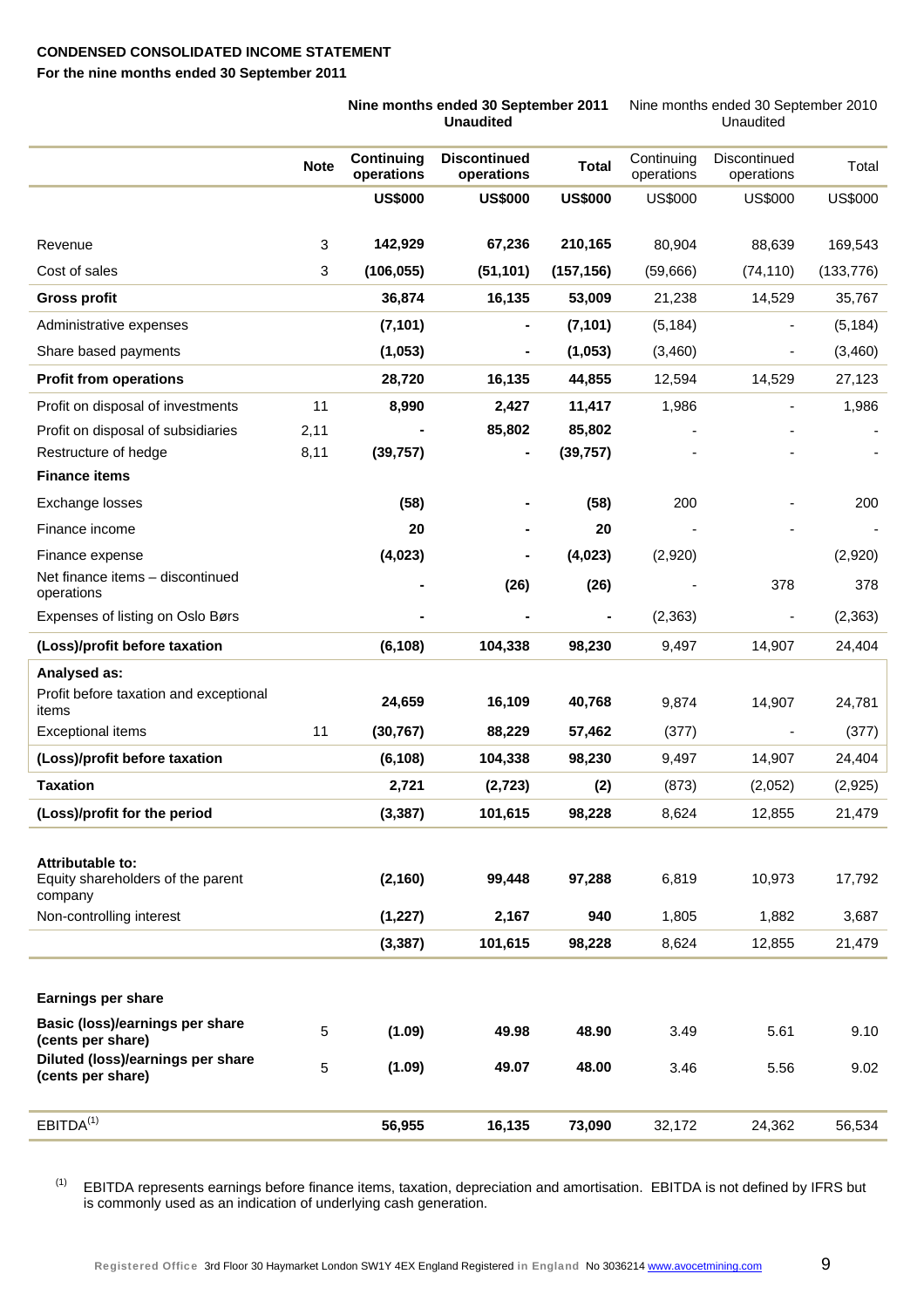#### **CONDENSED CONSOLIDATED STATEMENT OF COMPREHENSIVE INCOME For the three months ended 30 September 2011**

|                                                     |             | Three months ended 30 September 2011 |                                   |                | Three months ended 30 September 2010 |                            |                |  |
|-----------------------------------------------------|-------------|--------------------------------------|-----------------------------------|----------------|--------------------------------------|----------------------------|----------------|--|
|                                                     |             |                                      | <b>Unaudited</b>                  |                |                                      | Unaudited                  |                |  |
|                                                     | <b>Note</b> | <b>Continuing</b><br>operations      | <b>Discontinued</b><br>operations | Total          | Continuing<br>operations             | Discontinued<br>operations | Total          |  |
|                                                     |             | <b>US\$000</b>                       | <b>US\$000</b>                    | <b>US\$000</b> | <b>US\$000</b>                       | US\$000                    | <b>US\$000</b> |  |
|                                                     |             |                                      |                                   |                |                                      |                            |                |  |
| (Loss)/profit for the period                        |             | (26, 217)                            | 14,476                            | (11,741)       | 5,867                                | 6,989                      | 12,856         |  |
| Revaluation of other financial<br>assets            | 12          | $\blacksquare$                       |                                   | ۰              | (1, 568)                             | ٠                          | (1,568)        |  |
| <b>Total comprehensive</b><br>income for the period |             | (26, 217)                            | 14,476                            | (11,741)       | 4,299                                | 6,989                      | 11,288         |  |
| <b>Attributable to:</b>                             |             |                                      |                                   |                |                                      |                            |                |  |
| Equity holders of the parent<br>company             |             | (23, 635)                            | 14,518                            | (9, 117)       | 3,601                                | 6,110                      | 9,711          |  |
| Non-controlling interest                            |             | (2, 582)                             | (42)                              | (2,624)        | 698                                  | 879                        | 1,577          |  |
|                                                     |             | (26, 217)                            | 14,476                            | (11, 741)      | 4,299                                | 6,989                      | 11,288         |  |

#### **CONDENSED CONSOLIDATED STATEMENT OF COMPREHENSIVE INCOME For the nine months ended 30 September 2011**

 **Nine months ended 30 September 2011 Unaudited**  Nine months ended 30 September 2010 Unaudited Note **Continuing operations Discontinued operations Total**  Continuing Discontinued operations operations Total **US\$000 US\$000 US\$000** US\$000 US\$000 US\$000 (Loss)/profit for the period **(3,387) 101,615 98,228** 8,624 12,855 21,479 Revaluation of other financial assets 12 **(2,903) - (2,903)** (4,631) - (4,631) Disposal of other financial assets 11 **(9,725) - (9,725)** 841 - 841 Reclassification of foreign exchange translation reserve on disposal of subsidiaries 2a **(627) - (627)** - - - **Total comprehensive income for the period (16,642) 101,615 84,973** 4,834 12,855 17,689 **income for the period Attributable to:**  Equity holders of the parent company **(15,415) 99,448 84,033** 3,029 10,973 14,002 Non-controlling interest **(1,227) 2,167 940** 1,805 1,882 3,687 **(16,642) 101,615 84,973** 4,834 12,855 17,689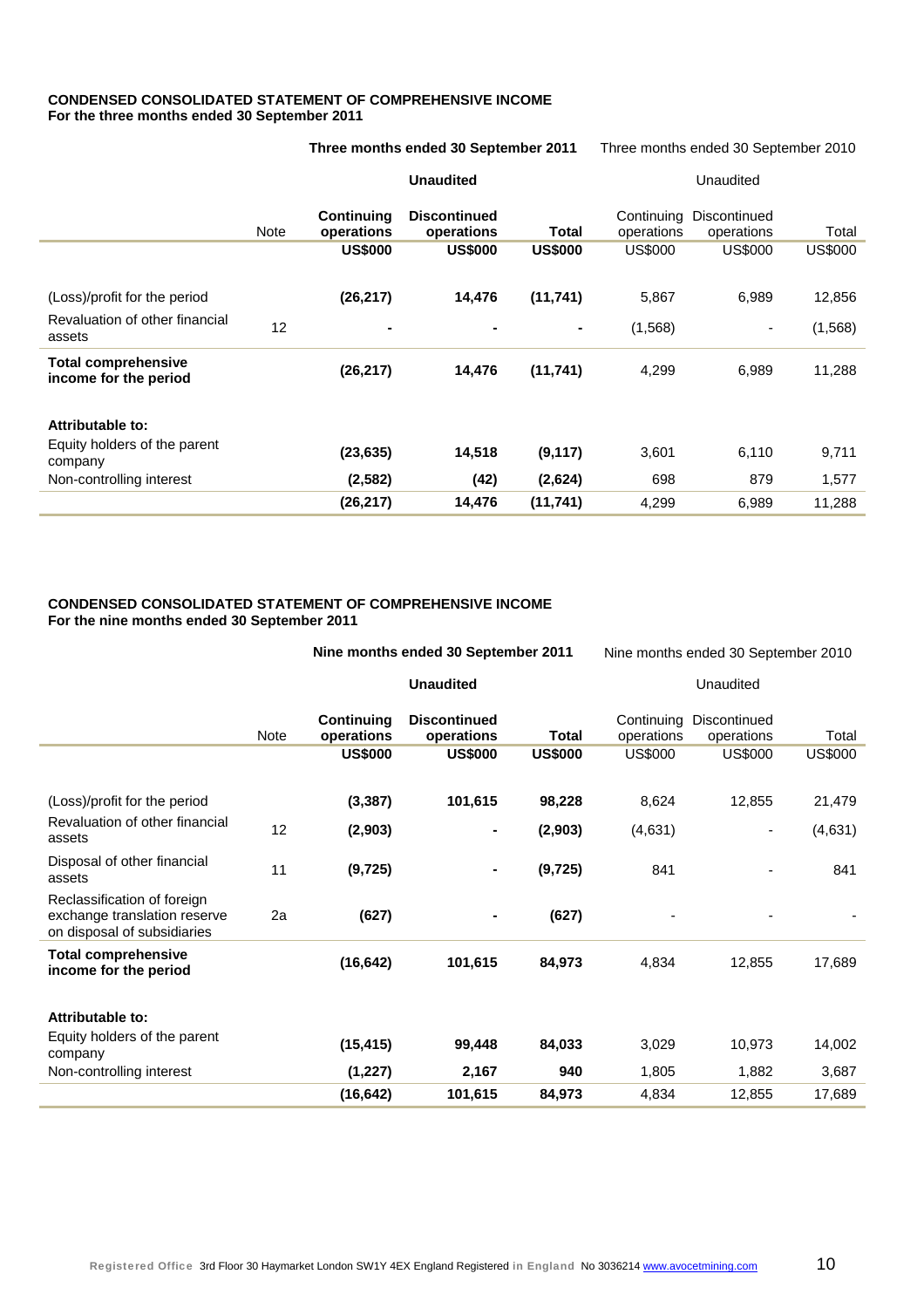#### **CONDENSED CONSOLIDATED STATEMENT OF FINANCIAL POSITION**

**At 30 September 2011** 

|                                                         | <b>Note</b> | 30 September 2011<br><b>Unaudited</b> | 31 December 2010<br>Audited | 30 September 2010<br>Unaudited |
|---------------------------------------------------------|-------------|---------------------------------------|-----------------------------|--------------------------------|
|                                                         |             | <b>US\$000</b>                        | <b>US\$000</b>              | <b>US\$000</b>                 |
| <b>Non-current assets</b>                               |             |                                       |                             |                                |
| Goodwill                                                |             |                                       |                             | 11,071                         |
| Intangible assets                                       | 6           | 32,543                                | 11,091                      | 21,812                         |
| Property, plant and equipment                           | 7           | 252,326                               | 239,979                     | 302,187                        |
| Other financial assets                                  | 12          | 2,313                                 | 20,293                      |                                |
| Deferred tax assets                                     |             | 1,459                                 | 1,459                       | 5,251                          |
|                                                         |             | 288,641                               | 272,822                     | 340,321                        |
| <b>Current assets</b>                                   |             |                                       |                             |                                |
| Inventories                                             |             | 40,650                                | 20,379                      | 39,535                         |
| Non-current assets held for sale                        |             |                                       |                             | 7,212                          |
| Trade and other receivables                             |             | 22,689                                | 16,157                      | 26,320                         |
| Cash and cash equivalents                               | 9           | 120,373                               | 49,523                      | 46,305                         |
|                                                         |             | 183,712                               | 86,059                      | 119,372                        |
| Assets of disposal group classified as held for<br>sale | 2,3         | 1,935                                 | 125,550                     |                                |
|                                                         |             |                                       |                             |                                |
| <b>Current liabilities</b>                              |             |                                       |                             |                                |
| Trade and other payables                                |             | 45,767                                | 28,430                      | 49,987                         |
| <b>Current tax liabilities</b>                          |             |                                       |                             | 3,488                          |
| Other financial liabilities                             | 8           | 24,000                                | 24,000                      | 24,000                         |
|                                                         |             | 69,767                                | 52,430                      | 77,475                         |
| Liabilities included in disposal group held for sale    | 2,3         |                                       | 45,432                      |                                |
| <b>Non-current liabilities</b>                          |             |                                       |                             |                                |
| Other financial liabilities                             | 8           | 11,000                                | 54,000                      | 60,000                         |
| Deferred tax liabilities                                |             | 6,007                                 | 9,593                       | 4,152                          |
| Other liabilities                                       |             | 3,737                                 | 3,737                       | 18,075                         |
|                                                         |             | 20,744                                | 67,330                      | 82,227                         |
| <b>Net assets</b>                                       |             | 383,777                               | 319,239                     | 299,991                        |
| <b>Equity</b>                                           |             |                                       |                             |                                |
| Issued share capital                                    |             | 16,247                                | 16,086                      | 16,004                         |
| Share premium                                           |             | 149,915                               | 144,571                     | 144,271                        |
| Other reserves                                          |             | 15,614                                | 30,632                      | 12,014                         |
| Retained earnings                                       |             | 201,772                               | 118,606                     | 118,253                        |
| Total equity attributable to the parent                 |             | 383,548                               | 309,895                     | 290,542                        |
| Non-controlling interest                                |             | 229                                   | 9,344                       | 9,449                          |
| <b>Total equity</b>                                     |             | 383,777                               | 319,239                     | 299,991                        |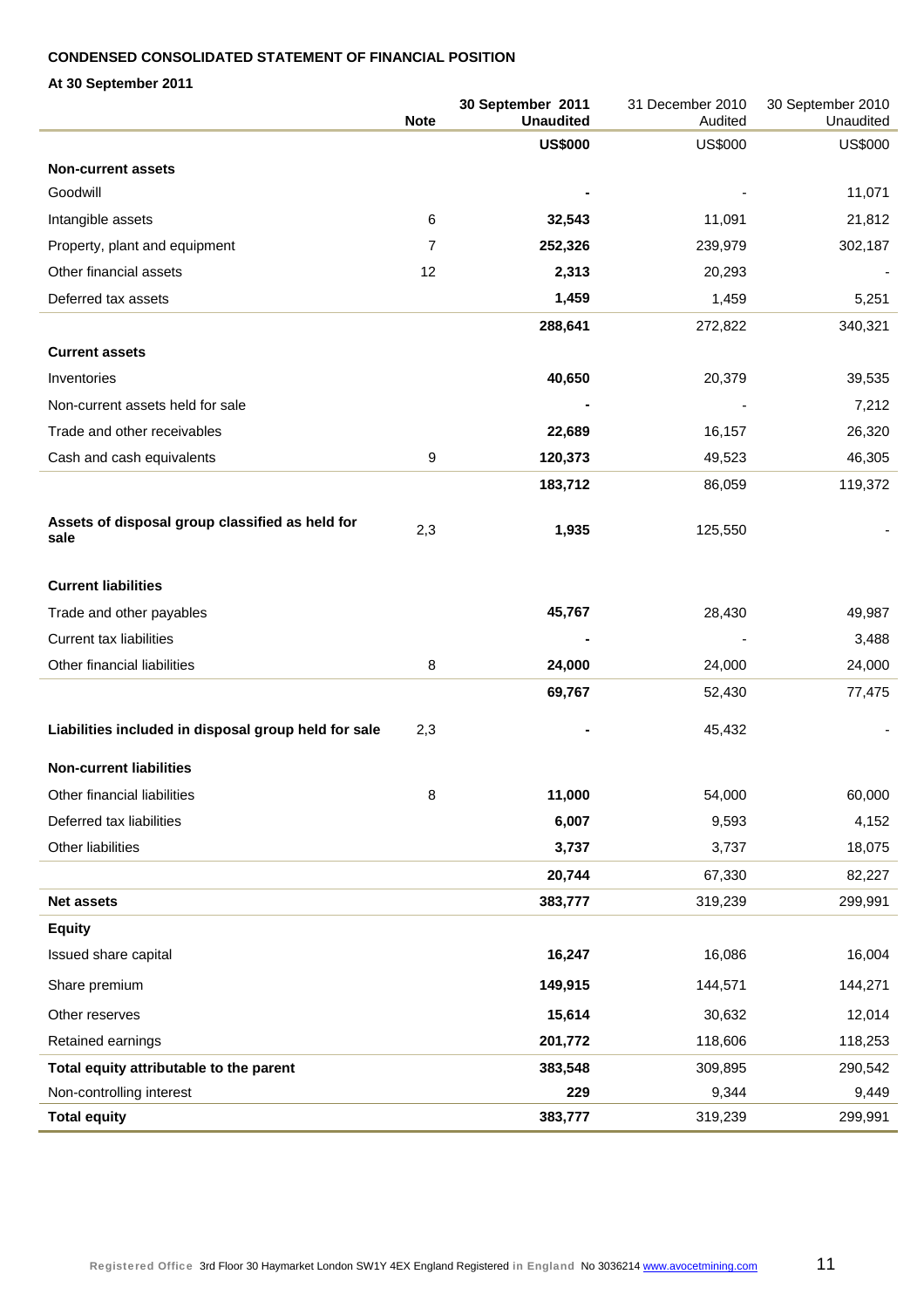### **CONDENSED CONSOLIDATED STATEMENT OF CHANGES IN EQUITY**

| 9 months ended 30 September 2010                       | Share<br>capital | <b>Share</b><br>premium | Other<br>reserves | <b>Retained</b><br>earnings | Total<br>attributable<br>to the<br>parent | Non-<br>controlling<br>interest | <b>Total</b><br>equity |
|--------------------------------------------------------|------------------|-------------------------|-------------------|-----------------------------|-------------------------------------------|---------------------------------|------------------------|
|                                                        | <b>US\$000</b>   | <b>US\$000</b>          | <b>US\$000</b>    | <b>US\$000</b>              | <b>US\$000</b>                            | <b>US\$000</b>                  | <b>US\$000</b>         |
| At 31 December 2009 (Audited)                          | 15,904           | 142,778                 | 11,321            | 101,611                     | 271,614                                   | 5,762                           | 277,376                |
| Profit for the period                                  |                  |                         | $\blacksquare$    | 17,792                      | 17,792                                    | 3,687                           | 21,479                 |
| Revaluation of other financial<br>assets               |                  | ۰                       | (4,631)           |                             | (4,631)                                   | $\overline{\phantom{a}}$        | (4,631)                |
| Disposal of other financial assets                     |                  |                         | 841               |                             | 841                                       |                                 | 841                    |
| <b>Total comprehensive income</b><br>for the period    |                  | $\blacksquare$          | (3,790)           | 17,792                      | 14,002                                    | 3,687                           | 17,689                 |
| Share based payments                                   |                  |                         |                   | 761                         | 761                                       |                                 | 761                    |
| Transfer between reserves                              |                  |                         | 1,569             | (1, 569)                    |                                           |                                 |                        |
| Issue of shares                                        | 100              | 1,493                   |                   |                             | 1,593                                     |                                 | 1,593                  |
| Loss on issue from treasury<br>shares                  |                  |                         |                   | (342)                       | (342)                                     |                                 | (342)                  |
| Movements on investments in<br>treasury and own shares |                  | $\blacksquare$          | 2,914             |                             | 2,914                                     |                                 | 2,914                  |
| At 30 September 2010<br>(Unaudited)                    | 16,004           | 144,271                 | 12,014            | 118,253                     | 290,542                                   | 9,449                           | 299,991                |

| 9 months ended 30 September 2011                                                           | <b>Share</b><br>capital | <b>Share</b><br>premium | Other<br>reserves | <b>Retained</b><br>earnings | Total<br>attributable<br>to the<br>parent | Non-<br>controlling<br>interest | Total<br>equity |
|--------------------------------------------------------------------------------------------|-------------------------|-------------------------|-------------------|-----------------------------|-------------------------------------------|---------------------------------|-----------------|
|                                                                                            | <b>US\$000</b>          | <b>US\$000</b>          | <b>US\$000</b>    | <b>US\$000</b>              | <b>US\$000</b>                            | <b>US\$000</b>                  | <b>US\$000</b>  |
| At 31 December 2010 (Audited)                                                              | 16,086                  | 144,571                 | 30,632            | 118,606                     | 309,895                                   | 9,344                           | 319,239         |
| Profit for the period                                                                      |                         |                         |                   | 97,288                      | 97,288                                    | 940                             | 98,228          |
| Revaluation of other financial<br>assets                                                   |                         |                         | (2,903)           | ÷                           | (2,903)                                   |                                 | (2,903)         |
| Disposal of other financial assets                                                         |                         |                         | (9, 725)          |                             | (9,725)                                   |                                 | (9, 725)        |
| Reclassification of foreign<br>exchange translation reserve on<br>disposal of subsidiaries |                         |                         | (627)             |                             | (627)                                     |                                 | (627)           |
| <b>Total comprehensive income</b><br>for the period                                        |                         | $\blacksquare$          | (13, 255)         | 97,288                      | 84,033                                    | 940                             | 84,973          |
| Share based payments                                                                       |                         |                         | $\overline{a}$    | 1,001                       | 1,001                                     | $\blacksquare$                  | 1,001           |
| Interim dividend                                                                           |                         |                         |                   | (6, 814)                    | (6, 814)                                  |                                 | (6, 814)        |
| Issue of shares - exercise of<br>share options                                             | 35                      |                         |                   |                             | 35                                        |                                 | 35              |
| Issue of shares - bonuses                                                                  | 75                      | 3,177                   | ä,                | (3,200)                     | 52                                        |                                 | 52              |
| Issue of shares into EBT                                                                   | 51                      | 2,167                   | (2, 218)          |                             |                                           |                                 |                 |
| Purchase of treasury shares                                                                |                         |                         | (2,910)           |                             | (2,910)                                   |                                 | (2,910)         |
| Release of EBT and treasury<br>shares                                                      |                         |                         | 1,373             | (487)                       | 886                                       |                                 | 886             |
| Net exercise of share options<br>settled in cash                                           |                         |                         |                   | (2,630)                     | (2,630)                                   |                                 | (2,630)         |
| Non-controlling interest share of<br>dividend from subsidiary                              |                         |                         |                   |                             |                                           | (2,000)                         | (2,000)         |
| Disposal of subsidiaries                                                                   |                         |                         |                   |                             |                                           | (8,055)                         | (8,055)         |
| Transfer acquisition reserve                                                               |                         |                         | 1,992             | (1,992)                     |                                           |                                 |                 |
| At 30 September 2011<br>(Unaudited)                                                        | 16,247                  | 149,915                 | 15,614            | 201,772                     | 383,548                                   | 229                             | 383,777         |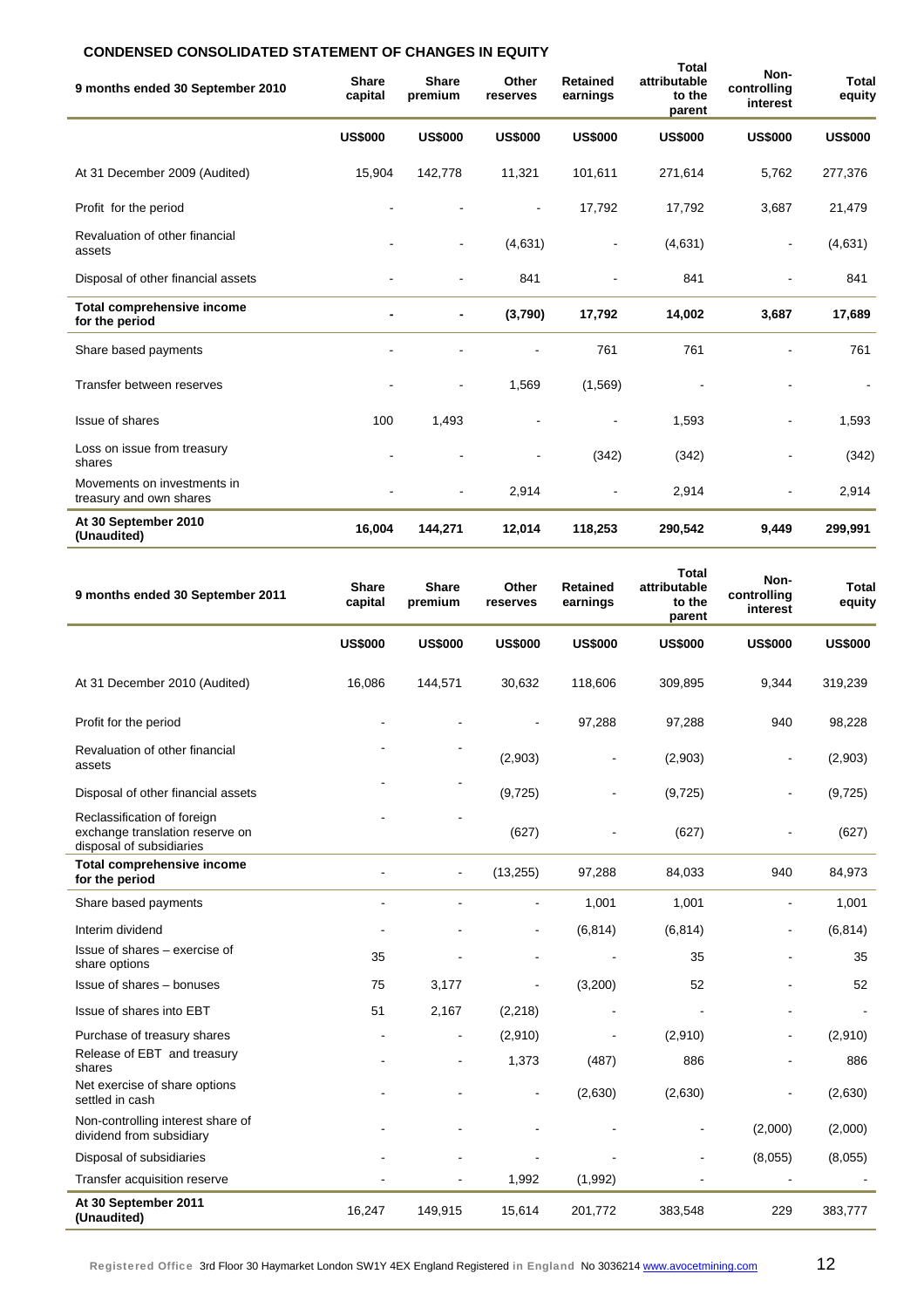#### **CONDENSED CONSOLIDATED STATEMENT OF CASH FLOWS**

|                                                                |                |                          | Nine months ended 30 September 2011<br>(Unaudited) |                | Nine months ended 30 September 2010 |                            |                |
|----------------------------------------------------------------|----------------|--------------------------|----------------------------------------------------|----------------|-------------------------------------|----------------------------|----------------|
|                                                                | <b>Note</b>    | Continuing<br>operations | <b>Discontinued</b><br>operations                  | <b>Total</b>   | Continuina<br>operations            | Discontinued<br>operations | Total          |
|                                                                |                | <b>US\$000</b>           | <b>US\$000</b>                                     | <b>US\$000</b> | <b>US\$000</b>                      | <b>US\$000</b>             | <b>US\$000</b> |
| Cash flows from operating activities                           |                |                          |                                                    |                |                                     |                            |                |
| (Loss)/profit for the period                                   |                | (3, 387)                 | 101,615                                            | 98,228         | 8,624                               | 12,855                     | 21,479         |
| Adjusted for:                                                  |                |                          |                                                    |                |                                     |                            |                |
| Depreciation of non-current assets                             | $\overline{7}$ | 28,235                   |                                                    | 28,235         | 19,578                              | 9,833                      | 29,411         |
| Share based payments                                           |                | 1,053                    |                                                    | 1,053          | 3,460                               |                            | 3,460          |
| Provisions                                                     |                |                          | 574                                                | 574            |                                     | 615                        | 615            |
| Taxation in the income statement                               |                | (2,721)                  | 2,723                                              | 2              | 873                                 | 2,052                      | 2,925          |
| Non-operating items in the income statement                    | 10             | 35,066                   | (88, 404)                                          | (53, 338)      | 6,038                               | (325)                      | 5,713          |
|                                                                |                | 58,246                   | 16,508                                             | 74,754         | 38,573                              | 25,030                     | 63,603         |
| Movements in working capital                                   |                |                          |                                                    |                |                                     |                            |                |
| (Increase)/decrease in inventory                               |                | (20, 270)                | 341                                                | (19, 929)      | (7, 975)                            | (293)                      | (8, 268)       |
| (Increase)/decrease in trade and other receivables             |                | (6, 102)                 | (745)                                              | (6, 847)       | (16,081)                            | 305                        | (15, 776)      |
| Increase/(decrease) in trade and other payables                |                | 2,477                    | (1,256)                                            | 1,221          | 7,004                               | (2,816)                    | 4,188          |
| Net cash generated by operations                               |                | 34,351                   | 14,848                                             | 49,199         | 21,521                              | 22,226                     | 43,747         |
| Interest received                                              |                | 20                       | 17                                                 | 37             |                                     | 85                         | 85             |
| Interest paid                                                  |                | (2, 494)                 | $\overline{\phantom{a}}$                           | (2, 494)       | (3, 428)                            | (2)                        | (3, 430)       |
| Tax (paid)/refunded                                            |                | (865)                    | (3,679)                                            | (4, 544)       |                                     | 2,248                      | 2,248          |
| Net cash generated by operating activities                     |                | 31,012                   | 11,186                                             | 42,198         | 18,093                              | 24,557                     | 42,650         |
| Cash flows from investing activities                           |                |                          |                                                    |                |                                     |                            |                |
| Payments for property, plant and equipment                     | 7              | (40, 582)                | (881)                                              | (41, 463)      | (34, 488)                           | (2, 217)                   | (36, 705)      |
| Inata pre-commercial revenues capitalised                      | 3              |                          |                                                    |                | 21,495                              |                            | 21,495         |
| Inata pre-commercial costs capitalised                         | 3              |                          |                                                    |                | (14, 296)                           |                            | (14, 296)      |
| Deferred consideration paid                                    |                |                          | (1, 330)                                           | (1, 330)       |                                     | (1, 555)                   | (1, 555)       |
| Exploration and evaluation expenses                            | 3,6            | (22, 027)                | (2,995)                                            | (25, 022)      | (2,843)                             | (3, 512)                   | (6, 355)       |
| <b>Rehabilitation costs</b>                                    |                |                          | (393)                                              | (393)          |                                     |                            |                |
| Disposal of discontinued operation, net of cash<br>disposed of | 2c             | 177,007                  | $\blacksquare$                                     | 177,007        |                                     |                            |                |
| Net cash received from disposal of other investments           | 11             | 16,501                   |                                                    | 16,501         |                                     |                            |                |
| Net cash generated by/(used in) investing<br>activities        |                | 130,899                  | (5, 599)                                           | 125,300        | (30, 132)                           | (7, 284)                   | (37, 416)      |
| Cash flows from financing activities                           |                |                          |                                                    |                |                                     |                            |                |
| Restructure of hedge                                           | 8              | (39, 757)                |                                                    | (39, 757)      |                                     |                            |                |
| Expenses of listing on Oslo Børs                               | 11             |                          |                                                    |                | (2, 363)                            |                            | (2, 363)       |
| Proceeds from issue of equity shares                           |                | 35                       |                                                    | 35             | 1,883                               |                            | 1,883          |
| Loans repaid                                                   | 8              | (43,000)                 |                                                    | (43,000)       | (6,000)                             |                            | (6,000)        |
| Dividend to equity holders of the parent company               |                | (6, 505)                 |                                                    | (6, 505)       |                                     |                            |                |
| Non-controlling interest share of dividend from<br>subsidiary  |                |                          | (2,000)                                            | (2,000)        |                                     |                            |                |
| Purchase of treasury shares                                    |                | (2,910)                  | -                                                  | (2,910)        |                                     |                            |                |
| Settlement of share options                                    |                | (2, 471)                 |                                                    | (2, 471)       |                                     |                            |                |
| Net cash used in financing activities                          |                | (94, 608)                | (2,000)                                            | (96, 608)      | (6,480)                             |                            | (6,480)        |
| Net cash movement                                              |                | 67,303                   | 3,587                                              | 70,890         | (18, 519)                           | 17,273                     | (1, 246)       |
| Intercompany transfers                                         |                |                          |                                                    |                | 15,047                              | (15,047)                   |                |
| Exchange gains/(losses)                                        |                | 206                      | (246)                                              | (40)           | 495                                 |                            | 495            |
| Transfer of cash not held for sale                             | 2,3            | 3,341                    | (3, 341)                                           |                |                                     |                            |                |
| Total increase (decrease) in cash and cash<br>equivalents      |                | 70,850                   | $\overline{\phantom{a}}$                           | 70,850         | (2, 977)                            | 2,226                      | (751)          |
| Cash and cash equivalents at start of the period               |                | 49,523                   | $\blacksquare$                                     | 49,523         | 29,464                              | 17,592                     | 47,056         |
| Cash and cash equivalents at end of period                     |                | 120,373                  | $\blacksquare$                                     | 120,373        | 26,487                              | 19,818                     | 46,305         |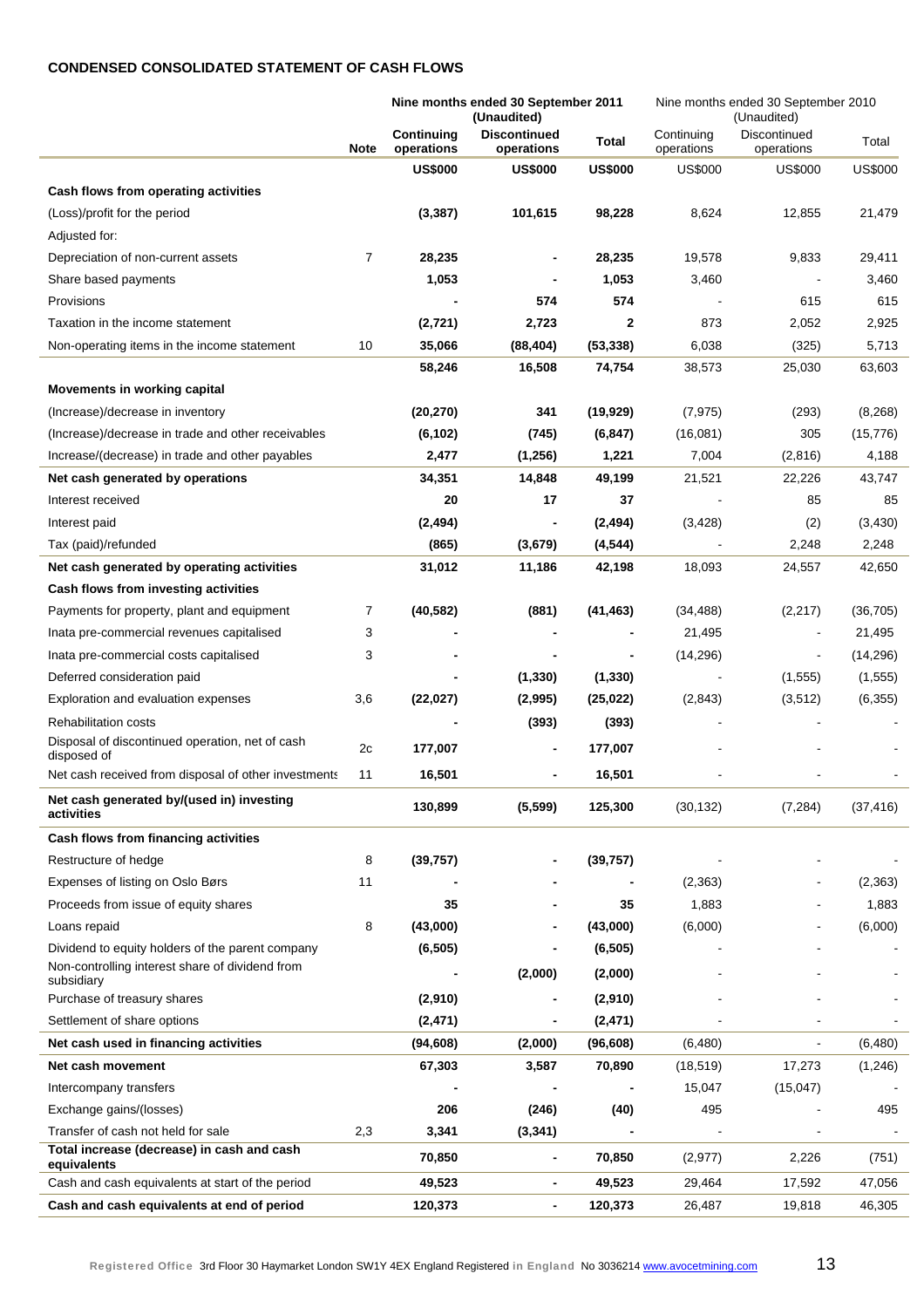#### **NOTES TO THE CONDENSED CONSOLIDATED FINANCIAL STATEMENTS**

#### **1. Basis of Preparation**

The condensed consolidated interim financial statements, which are unaudited, have been prepared in accordance with the requirements of International Accounting Standard 34 as adopted for use in the European Union. This condensed interim report does not include all the notes of the type normally included in an annual financial report. Accordingly, this condensed report is to be read in conjunction with the Annual Report for the year ended 31 December 2010, which has been prepared in accordance with IFRS as adopted by the European Union, and any public announcements made by the Group during the interim reporting period.

The financial information set out in this interim report does not constitute statutory accounts as defined in Section 435 of the Companies Act 2006. The unaudited condensed interim financial statements for the three and nine months ended 30 September 2011 have been prepared using accounting policies and presentation expected to be adopted in the Group's full financial statements for the year ending 31 December 2011, which are not expected to be significantly different to those set out in note 1 to the Group's audited financial statements for the year ended 31 December 2010.

The Company's statutory financial statements for the year ended 31 December 2010 have been filed with the Registrar of Companies and are available on the Company's website www.avocetmining.com. The auditor's report on those financial statements was unqualified and did not contain a statement under sections 498(2) or (3) of the Companies Act 2006.

After review of the Group's operations, the directors have a reasonable expectation that the Group has adequate resources to continue in operational existence for the foreseeable future. Accordingly, the directors continue to adopt the going concern basis in preparing the unaudited condensed interim financial statements.

#### **2. Disposal Group Classified as Held for Sale and Discontinued Operations**

#### **Disposal of discontinued operations to J&Partners L.P.**

On 24 June 2011, Avocet completed the sale of its main South East Asian assets, namely its 100 per cent interest in the Penjom gold mine in Malaysia and its 80 per cent interest in PT Avocet Bolaang Mongondow ("PT ABM"), which owns the North Lanut mine and Bakan project in North Sulawesi, Indonesia, for proceeds of US\$170 million. In the Q3 2011, Avocet announced that further sales had been concluded, namely PT Avocet Mining Services, Avocet Mining (Malaysia) OHQ Sdn. Bhd, its 75 per cent interest in PT Gorontalo Sejahtera Mining, and its 60 per cent in interest in PT Arafura Surya Alam. The combined gross proceeds for the disposals completed in the Q3 2011 were US\$27 million. All of the sales completed in 2011 were originally announced on 24 December 2010.

In accordance with IFRS 5, Non-current Assets Held for Sale and Discontinued Operations, all of the assets and liabilities of the Indonesian and Malaysian operations, apart from cash, were treated as a disposal group from the date of the announcement of the sale on 24 December 2010, and were disclosed separately in the statement of financial position at 31 December 2010 and 31 March 2011, and the remaining entities at 30 June 2011 and 30 September 2011. As the transaction was on a cash free debt free basis, the cash held by entities held for sale was classified as continuing operations rather than discontinued operations. Comparative statements of financial position, prior to the signing of the agreement for sale, are not re-presented. Prior to the reclassification, management reviewed the carrying values and recognition of assets and liabilities respectively, and no adjustments were required to measure assets and liabilities at the lower of carrying value or fair value less costs to sell. Since 24 December 2010, the date on which the criteria for being held for sale were met, no depreciation has been charged in the Group financial statements for the Malaysian and Indonesian assets, in accordance with IFRS.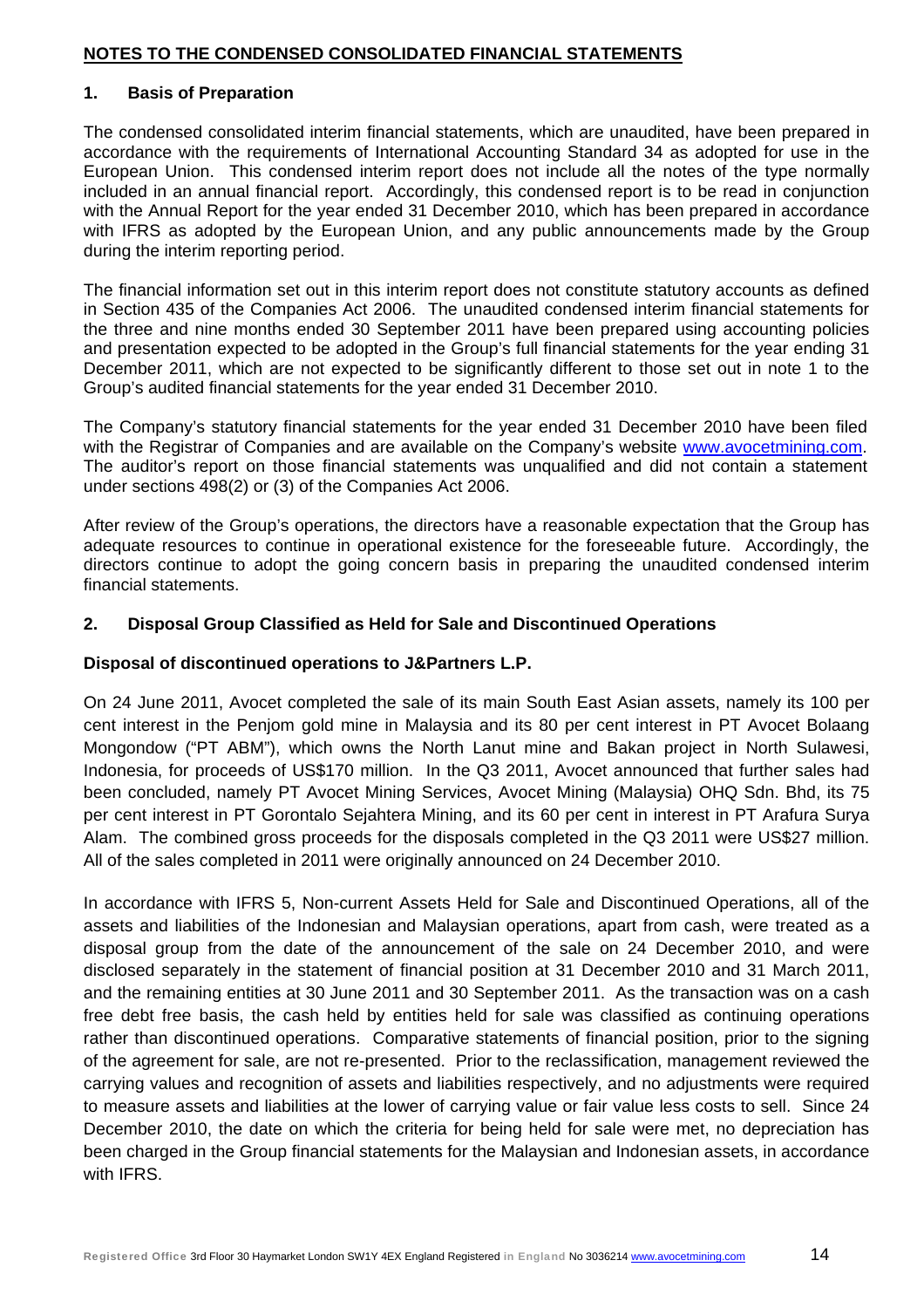The results of the disposal group are presented separately in the consolidated income statement and the segmental analysis, and comparative income statements are represented on this basis, as required by IFRS.

The provisional profit on disposal of the entities sold during 2011 is presented below in note 2a). The final profit will be determined following the agreement of completion accounts.

### **Disposal of Discontinued Operations to Golden Peaks Resources Limited**

During the period, Avocet completed the sale of PT Arafura Mandiri Semangat (PT Arafura) and PT Aura Celebes Mandiri (PT ACM) to Reliance Resources Limited, a company owned by Golden Peaks Resources Limited (Golden Peaks). Consideration was in the form of 7.9 million Golden Peaks shares. Golden Peaks is listed on the Toronto Stock Exchange. PT AMS and PT ACM held non-core exploration projects in Indonesia. The carrying value of the assets was included in the balances of the disposal group held for sale at 31 December 2010. Further details of the profit on disposal is included in note 2d.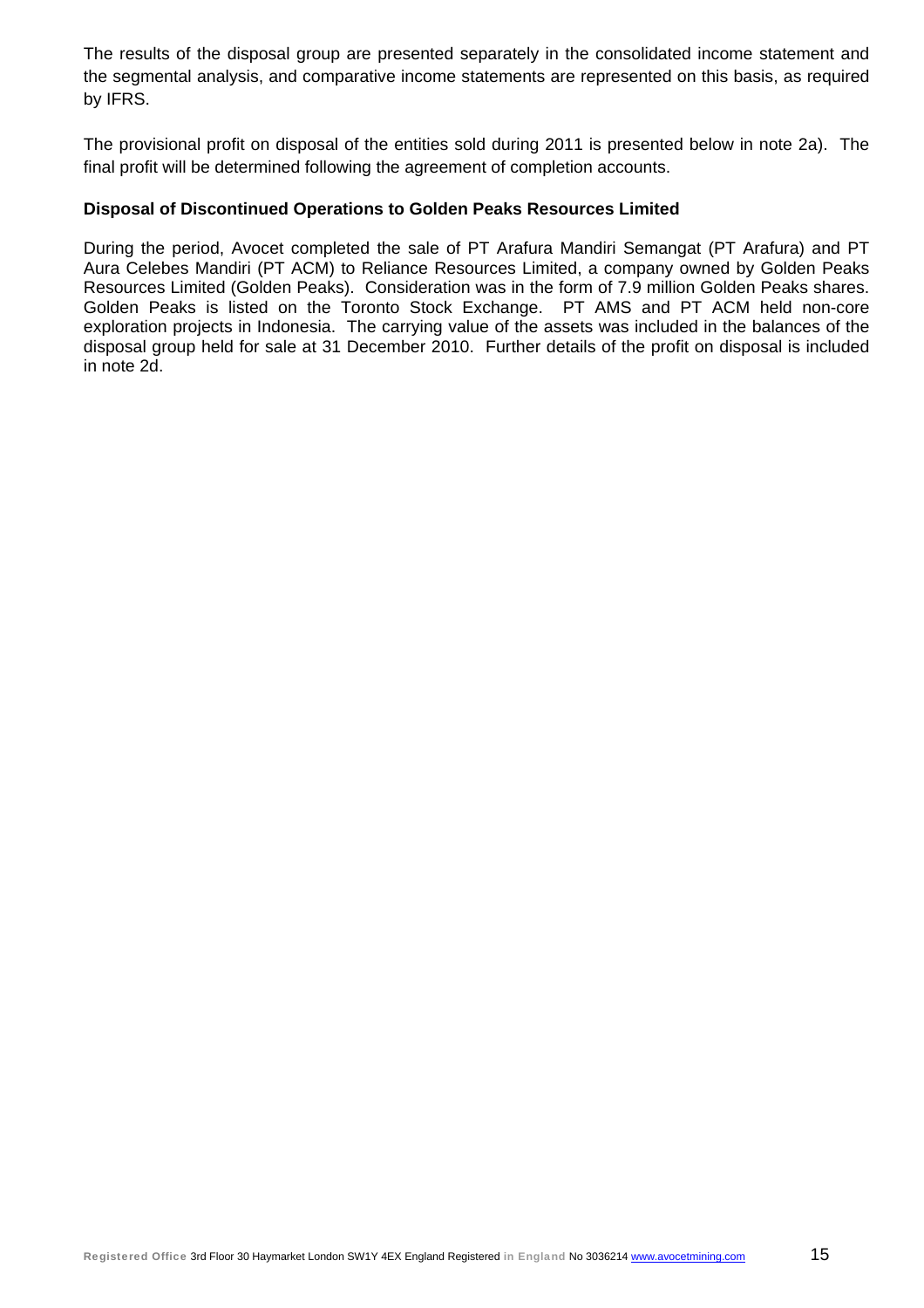#### **2. Disposal Group Classified as Held for Sale and Discontinued Operations – continued**

#### **(a) Provisional unaudited profit on disposal of discontinued operations to J&Partners L.P.**

|                                                                       | Q2 2011        | Q3 2011        | <b>2011 YTD</b> |
|-----------------------------------------------------------------------|----------------|----------------|-----------------|
|                                                                       | <b>US\$000</b> | <b>US\$000</b> | <b>US\$000</b>  |
| Consideration received                                                | 170,000        | 27,000         | 197,000         |
| Cash held in subsidiaries at completion                               | 15,558         | 1,719          | 17,277          |
| Working capital and other adjustments                                 | (4, 565)       | (6, 812)       | (11, 377)       |
| <b>Net consideration</b>                                              | 180,993        | 21,907         | 202,900         |
| Less transaction costs                                                | (17, 450)      | (679)          | (18, 129)       |
| Net assets disposed (b)                                               | (91, 363)      | (8, 233)       | (99, 596)       |
| Foreign currency translation reserve recycled on<br>disposal          | 627            |                | 627             |
| Pre-tax provisional profit on disposal of<br>discontinued operations  | 72,807         | 12,995         | 85,802          |
| Taxation <sup>1</sup>                                                 |                | $\blacksquare$ |                 |
| Post-tax provisional profit on disposal of<br>discontinued operations | 72,807         | 12,995         | 85,802          |

<sup>1</sup>The Company anticipates that no UK tax will be payable on the disposal of its operations in South East Asia on the basis that the sale qualifies for the UK substantial shareholding exemption.

### **(b) Provisional and unaudited carrying amounts of assets and liabilities of discontinued operations sold in the period to J&Partners L.P.**

|                                                      | Q2 2011        | Q3 2011        | <b>2011 YTD</b> |
|------------------------------------------------------|----------------|----------------|-----------------|
| <b>Assets</b>                                        | <b>US\$000</b> | <b>US\$000</b> | <b>US\$000</b>  |
| Goodwill                                             | 13,555         |                | 13,555          |
| Intangible assets                                    | 17,467         | 4,227          | 21,694          |
| Property, plant and equipment                        | 62,547         | 305            | 62,852          |
| Deferred tax assets                                  | 1,977          |                | 1,977           |
| Inventories                                          | 21,199         |                | 21,199          |
| Trade and other receivables                          | 8,957          | 555            | 9,512           |
| Other assets held for sale                           |                | 1,020          | 1,020           |
| Cash                                                 | 15,558         | 1,785          | 17,343          |
|                                                      | 141,260        | 7,892          | 149,152         |
| <b>Liabilities</b>                                   |                |                |                 |
| Trade and other payables                             | (13, 158)      | (223)          | (13, 381)       |
| <b>Tax liabilities</b>                               | (3, 108)       |                | (3, 108)        |
| Deferred tax liabilities                             | (3, 492)       |                | (3, 492)        |
| <b>Other liabilities</b>                             | (21, 520)      |                | (21, 520)       |
|                                                      | (41, 278)      | (223)          | (41, 501)       |
| <b>Net assets</b>                                    | 99,982         | 7,669          | 107,651         |
| Non-controlling interest share of assets<br>disposed | (8,619)        | 564            | (8,055)         |
| Net assets disposed                                  | 91,363         | 8,233          | 99,596          |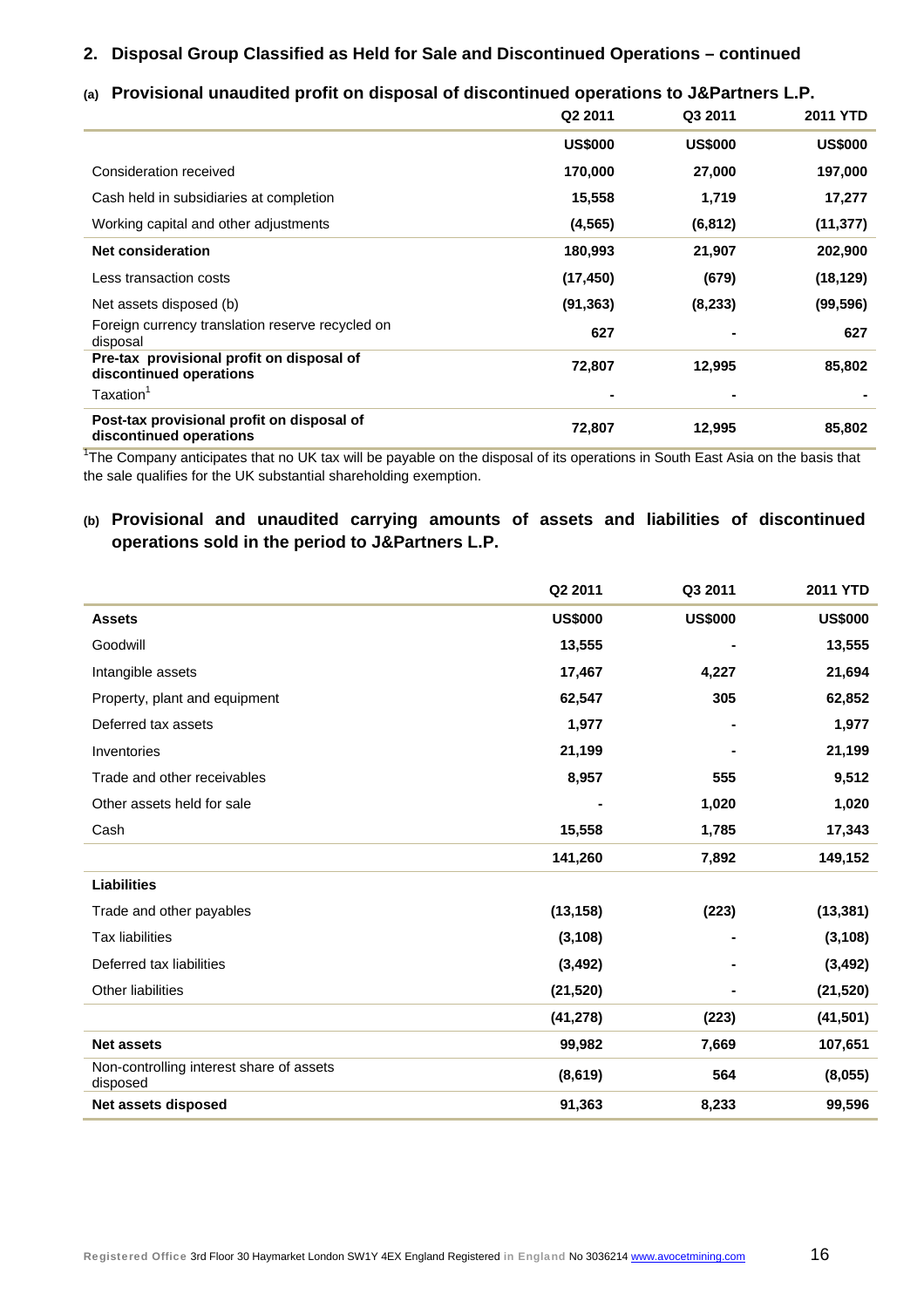### **2. Disposal Group Classified as Held for Sale and Discontinued Operations – continued**

#### **(c) Cash flows on disposal of discontinued operations to J&Partners L.P.**

|                                                                          | Q <sub>2</sub> 2011 | Q3 2011        | 2011           |
|--------------------------------------------------------------------------|---------------------|----------------|----------------|
|                                                                          | <b>US\$000</b>      | <b>US\$000</b> | <b>US\$000</b> |
| Disposal consideration                                                   | 170,000             | 27,000         | 197,000        |
| Advance payment in respect of cash held by subsidiaries at<br>completion | 9,704               | 353            | 10,057         |
| Transaction costs paid                                                   | (5,995)             | (6, 712)       | (12,707)       |
| Net cash received in the period                                          | 173,709             | 20,641         | 194,350        |
|                                                                          |                     |                |                |
| Cash held in subsidiaries sold                                           | (15, 558)           | (1,785)        | (17, 343)      |

In addition to the cash-free debt-free purchase consideration of US\$197 million, a further US\$10.1 million was received in respect of cash balances in the disposed subsidiaries as estimated at the time of signing of the sale agreements in December 2010. Actual cash balances at that date, which are subject to review and finalisation as part of the completion accounts, are expected to be US\$17.3 million, US\$15.2 million of which is attributable to the Group. On agreement of the completion accounts, the Company will receive a further payment in respect of cash held at completion, payment is estimated at US\$5.1 million. The Company will also receive or pay amounts related to working capital, being the difference between estimates at 24 December 2010 and actual balances in the completion accounts.

#### **(d) Disposal of Exploration Assets to Reliance Resources Limited**

|                               | <b>2011 YTD</b> |
|-------------------------------|-----------------|
|                               | <b>US\$000</b>  |
| Consideration received        | 2,313           |
| Net liabilities held for sale | 114             |
| <b>Profit on disposal</b>     | 2,427           |

All consideration received was in the form of shares in Golden Peaks Resources Limited.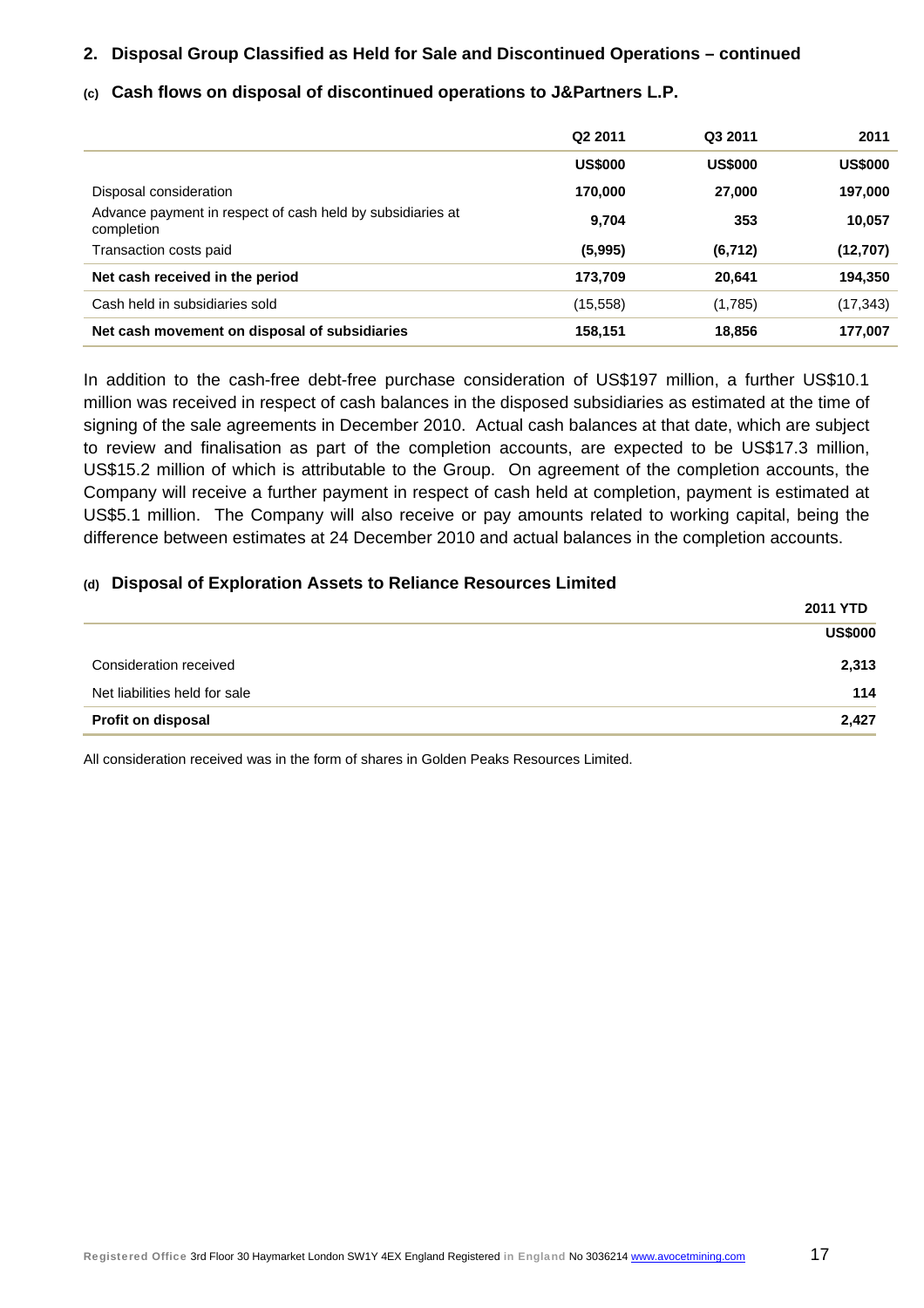# **3. Segmental Reporting**

|                                                     |     |                             | <b>Continuing operations</b> | <b>Discontinued</b><br>operations |                |                |
|-----------------------------------------------------|-----|-----------------------------|------------------------------|-----------------------------------|----------------|----------------|
|                                                     |     |                             | West                         |                                   | <b>Total</b>   | <b>TOTAL</b>   |
| For the three months ended 30 September 2011        |     | <b>UK</b><br><b>US\$000</b> | Africa<br><b>US\$000</b>     | <b>Total</b><br><b>US\$000</b>    | <b>US\$000</b> | <b>US\$000</b> |
| <b>INCOME STATEMENT</b>                             |     |                             |                              |                                   |                |                |
| <b>Revenue</b>                                      |     |                             | 42,413                       | 42,413                            |                | 42,413         |
| <b>Cost of Sales</b>                                |     | 572                         | (33, 139)                    | (32, 567)                         | (939)          | (33,506)       |
| Cash production costs:                              |     |                             |                              |                                   |                |                |
| - mining                                            |     |                             | (8, 476)                     | (8, 476)                          |                | (8, 476)       |
| - processing                                        |     |                             | (10, 017)                    | (10, 017)                         |                | (10, 017)      |
| - overheads                                         |     |                             | (6,063)                      | (6,063)                           |                | (6,063)        |
| - royalties                                         |     |                             | (3,040)                      | (3,040)                           |                | (3,040)        |
|                                                     |     | ۰                           | (27, 596)                    | (27, 596)                         |                | (27, 596)      |
| Changes in inventory                                |     |                             | 4,902                        | 4,902                             |                | 4,902          |
| Other cost of sales                                 | (a) | 605                         | (2,690)                      | (2,085)                           | (939)          | (3,024)        |
| Depreciation and amortisation                       | (b) | (33)                        | (7, 755)                     | (7,788)                           |                | (7,788)        |
| <b>Gross profit</b>                                 |     | 572                         | 9,274                        | 9,846                             | (939)          | 8,907          |
| Administrative expenses and share based<br>payments |     | (2,682)                     |                              | (2,682)                           |                | (2,682)        |
| (Loss)/profit from operations                       |     | (2, 110)                    | 9,274                        | 7,164                             | (939)          | 6,225          |
| Profit on disposal of investments                   |     |                             |                              |                                   | 2,427          | 2,427          |
| Profit on disposal of subsidiaries                  |     |                             |                              |                                   | 12,995         | 12,995         |
| Restructure of hedge                                |     |                             | (39, 757)                    | (39, 757)                         |                | (39, 757)      |
| Net finance items                                   |     | 37                          | (984)                        | (947)                             | (7)            | (954)          |
| (Loss)/profit before taxation                       |     | (2,073)                     | (31, 467)                    | (33, 540)                         | 14,476         | (19,064)       |
| Analysed as:                                        |     |                             |                              |                                   |                |                |
| (Loss)/profit before tax & exceptional items        |     | (2,073)                     | 8,290                        | 6,217                             | (946)          | 5,271          |
| <b>Exceptional items</b>                            |     |                             | (39, 757)                    | (39, 757)                         | 15,422         | (24, 335)      |
| Taxation                                            |     |                             | 7,323                        | 7,323                             |                | 7,323          |
| (Loss)/profit for the period                        |     | (2,073)                     | (24, 144)                    | (26, 217)                         | 14,476         | (11, 741)      |
| Attributable to:                                    |     |                             |                              |                                   |                |                |
| Equity shareholders of parent company               |     | (2,073)                     | (21, 562)                    | (23, 635)                         | 14,518         | (9, 117)       |
| Non-controlling interests                           |     |                             | (2,582)                      | (2, 582)                          | (42)           | (2,624)        |
|                                                     |     | (2,073)                     | (24, 144)                    | (26, 217)                         | 14,476         | (11, 741)      |
| <b>EBITDA</b>                                       | (c) | (2,077)                     | 17,029                       | 14,952                            | (939)          | 14,013         |

(a) Other cost of sales represents costs not directly attributable to production, including exploration expenditure expensed;

(b) Includes amounts in respect of the amortisation of mine closure provision at Inata;

(c) EBITDA represents earnings before exceptional items, finance items, tax, depreciation and amortisation. EBITDA is not defined by IFRS but is commonly used as an indication of underlying cash generation.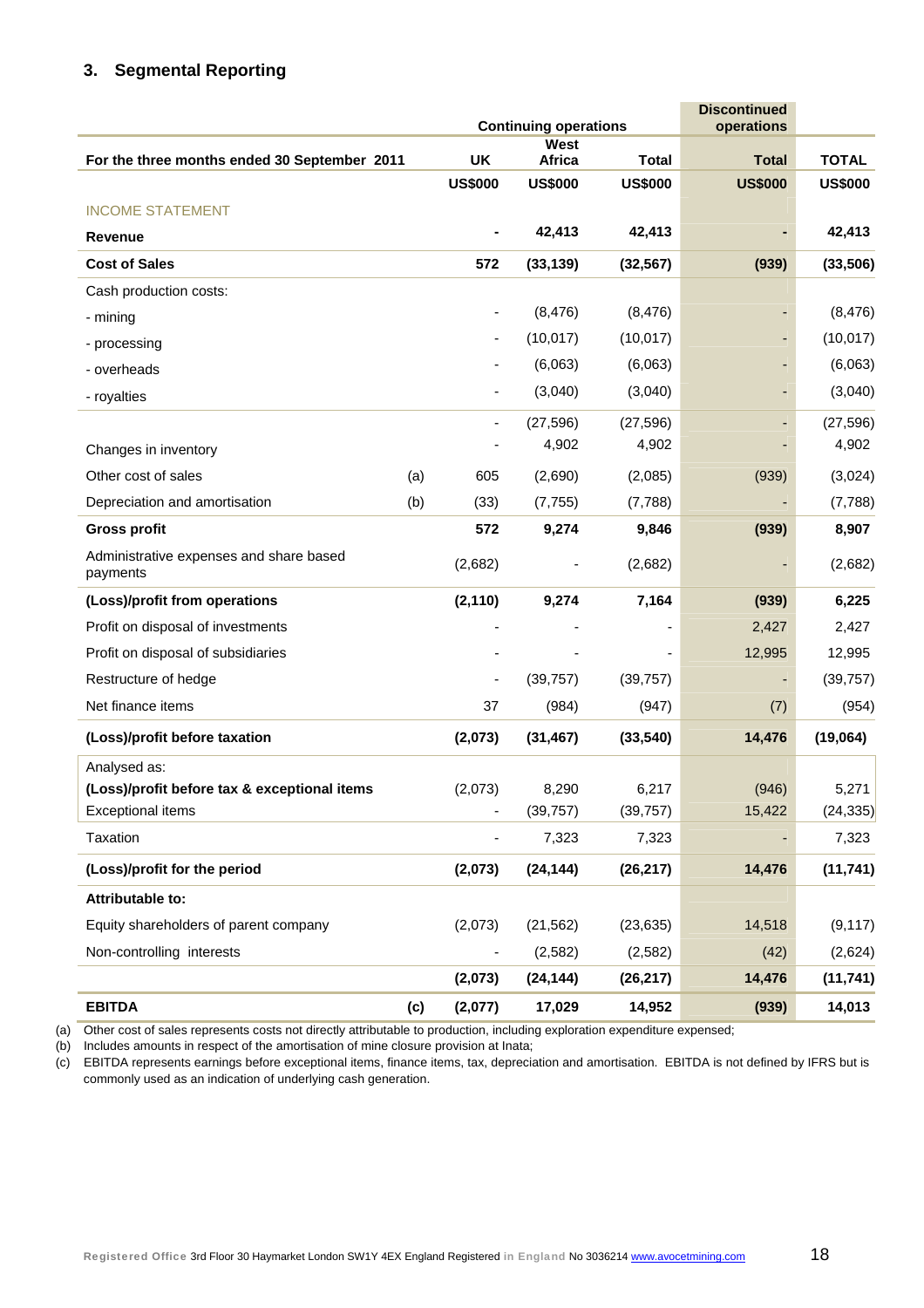|                                              |                | <b>Continuing operations</b><br><b>Discontinued</b> |                |                                     |                |
|----------------------------------------------|----------------|-----------------------------------------------------|----------------|-------------------------------------|----------------|
| At 30 September 2011                         | <b>UK</b>      | West<br><b>Africa</b>                               | <b>Total</b>   | <b>Total</b>                        | <b>TOTAL</b>   |
|                                              | <b>US\$000</b> | <b>US\$000</b>                                      | <b>US\$000</b> | <b>US\$000</b>                      | <b>US\$000</b> |
| STATEMENT OF FINANCIAL POSITION              |                |                                                     |                |                                     |                |
|                                              |                |                                                     |                |                                     |                |
| Non-current assets                           | 3,926          | 284,715                                             | 288,641        |                                     | 288,641        |
| Inventories                                  |                | 40,650                                              | 40,650         | $\overline{a}$                      | 40,650         |
| Trade and other receivables                  | 3,101          | 19,588                                              | 22,689         |                                     | 22,689         |
| Assets held for sale                         |                | ٠                                                   |                | 1,935                               | 1,935          |
| Cash and cash equivalents                    | 100,490        | 19,883                                              | 120,373        | ٠                                   | 120,373        |
| <b>Total assets</b>                          | 107,517        | 364,836                                             | 472,353        | 1,935                               | 474,288        |
| <b>Current liabilities</b>                   | (15,650)       | (54, 117)                                           | (69, 767)      | $\overline{\phantom{a}}$            | (69, 767)      |
| Non-current liabilities                      | (430)          | (20, 314)                                           | (20, 744)      | ٠                                   | (20, 744)      |
| <b>Total liabilities</b>                     | (16,080)       | (74, 431)                                           | (90, 511)      | ٠                                   | (90, 511)      |
| <b>Net assets</b>                            | 91,437         | 290,405                                             | 381,842        | 1,935                               | 383,777        |
|                                              |                |                                                     |                |                                     |                |
| For the three months ended 30 September 2011 | <b>UK</b>      | West<br><b>Africa</b>                               | <b>Total</b>   | <b>Discontinued</b><br><b>Total</b> | <b>TOTAL</b>   |
|                                              | <b>US\$000</b> | <b>US\$000</b>                                      | <b>US\$000</b> | <b>US\$000</b>                      | <b>US\$000</b> |
| <b>CASH FLOW STATEMENT</b>                   |                |                                                     |                |                                     |                |
| (Loss)/profit for the period                 | (2,073)        | (24, 144)                                           | (26, 217)      | 14,476                              | (11, 741)      |

| (Loss)/profit for the period                             |     | (2,073)   | (24, 144)                | (26, 217) | 14,476    | (11, 741) |
|----------------------------------------------------------|-----|-----------|--------------------------|-----------|-----------|-----------|
| Adjustments for non-cash and non-operating items         | (d) | 379       | 41,526                   | 41,905    | (15, 423) | 26,482    |
| Movements in working capital                             |     | (508)     | (11, 992)                | (12,500)  | (479)     | (12, 979) |
| Net cash (used in)/generated by operations               |     | (2,202)   | 5,390                    | 3,188     | (1, 426)  | 1,762     |
| Net interest received/(paid)                             |     | 20        | (550)                    | (530)     | -         | (530)     |
| Purchase of property, plant and equipment                |     | ۰.        | (18, 586)                | (18, 586) | 3         | (18, 583) |
| Deferred exploration expenditure                         |     |           | (2,796)                  | (2,796)   | ٠         | (2,796)   |
| Net proceeds from disposal of discontinued<br>operations |     | 18,856    |                          | 18,856    | ٠         | 18,856    |
| Restructure of hedge                                     |     | (39, 757) | $\overline{\phantom{a}}$ | (39,757)  | ٠         | (39, 757) |
| <b>Dividend</b>                                          |     | (6, 505)  |                          | (6, 505)  | ٠         | (6, 505)  |
| Other cash movements                                     | (e) | (28, 943) | 16,153                   | (12,790)  | 1,423     | (11, 367) |
| Total decrease in cash and cash equivalents              |     | (58, 531) | (389)                    | (58, 920) | ٠         | (58, 920) |

(d) Includes depreciation and amortisation, share based payments, movement in provisions, profit on disposal of assets, taxation in the income statement, and other non-operating items in the income statement;

(e) Other cash movements include cash flows in respect of financing activities, and exchange gains or losses.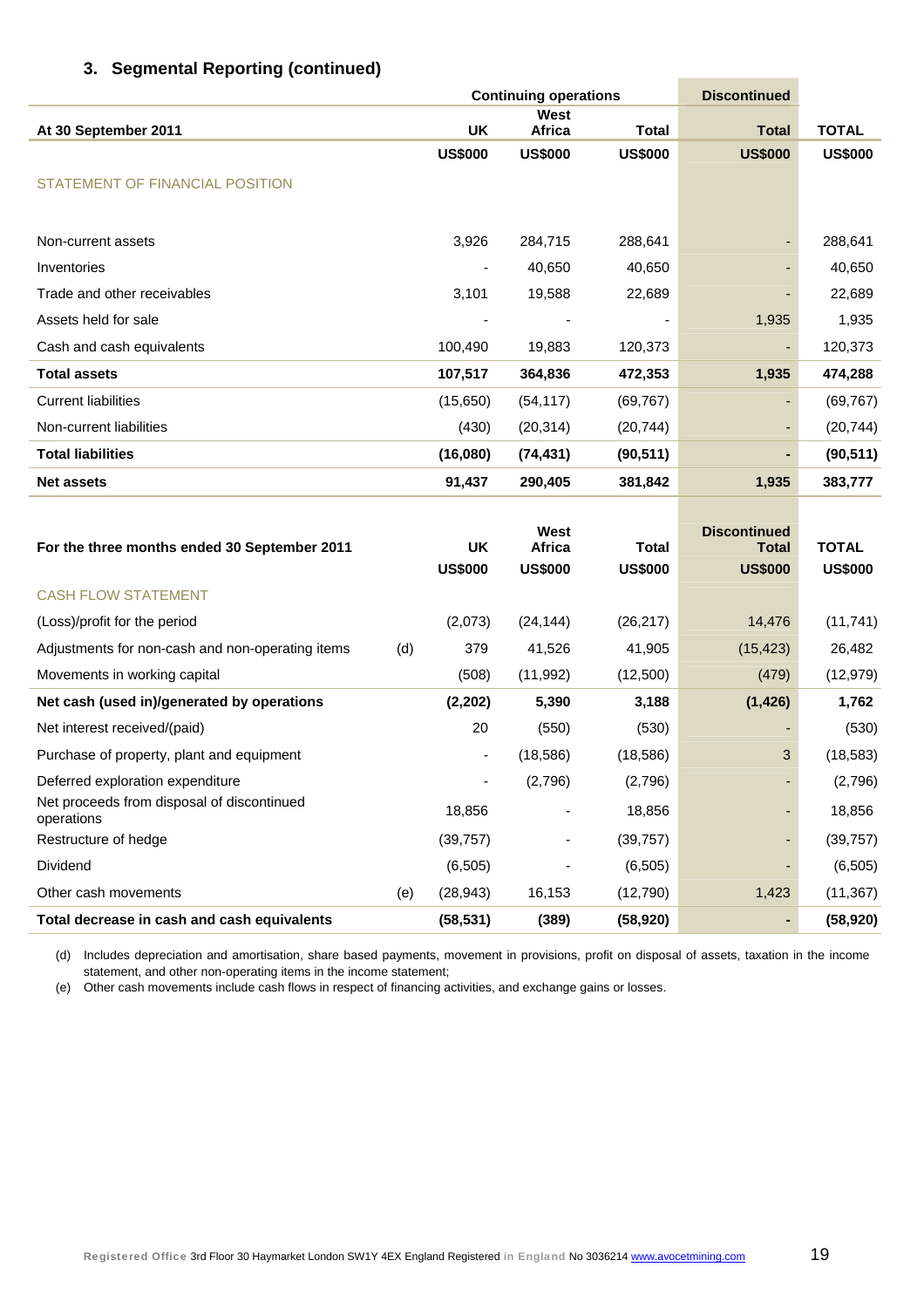|                                                     |     | <b>Continuing operations</b> | <b>Discontinued</b><br>operations |                |                |                |
|-----------------------------------------------------|-----|------------------------------|-----------------------------------|----------------|----------------|----------------|
| For the three months ended 30 September 2010        |     | <b>UK</b>                    | <b>West Africa</b>                | <b>Total</b>   | <b>Total</b>   | <b>TOTAL</b>   |
|                                                     |     | <b>US\$000</b>               | <b>US\$000</b>                    | <b>US\$000</b> | <b>US\$000</b> | <b>US\$000</b> |
| <b>INCOME STATEMENT</b>                             |     |                              |                                   |                |                |                |
| <b>Revenue</b>                                      |     |                              | 44,299                            | 44,299         | 33,190         | 77,489         |
| <b>Cost of Sales</b>                                |     | 435                          | (34, 966)                         | (34, 531)      | (26,062)       | (60, 593)      |
| Cash production costs:                              |     |                              |                                   |                |                |                |
| - mining                                            |     |                              | (4,609)                           | (4,609)        | (11, 812)      | (16, 421)      |
| - processing                                        |     |                              | (8,519)                           | (8, 519)       | (5,201)        | (13, 720)      |
| - overheads                                         |     |                              | (4,807)                           | (4,807)        | (2, 362)       | (7, 169)       |
| - royalties                                         |     |                              | (3, 330)                          | (3, 330)       | (1, 334)       | (4,664)        |
|                                                     |     | ÷,                           | (21, 265)                         | (21, 265)      | (20, 709)      | (41, 974)      |
| Changes in inventory                                |     | ÷,                           | (1, 160)                          | (1,160)        | (833)          | (1,993)        |
| Other cost of sales                                 | (a) | 464                          | (1,645)                           | (1, 181)       | (1,806)        | (2,987)        |
| Depreciation and amortisation                       | (b) | (29)                         | (10, 896)                         | (10, 925)      | (2,714)        | (13, 639)      |
| <b>Gross profit</b>                                 |     | 435                          | 9,333                             | 9,768          | 7,128          | 16,896         |
| Administrative expenses and share based<br>payments |     | (2,675)                      |                                   | (2,675)        | ٠              | (2,675)        |
| (Loss)/profit from operations                       |     | (2, 240)                     | 9,333                             | 7,093          | 7,128          | 14,221         |
| Net finance items                                   |     | (474)                        | (748)                             | (1,222)        | 309            | (913)          |
| (Loss)/profit before taxation                       |     | (2,714)                      | 8,585                             | 5,871          | 7,437          | 13,308         |
| Taxation                                            |     |                              |                                   |                | (452)          | (452)          |
| (Loss)/profit for the period                        |     | (2,714)                      | 8,585                             | 5,871          | 6,985          | 12,856         |
| Attributable to:                                    |     |                              |                                   |                |                |                |
| Non-controlling interest                            |     |                              | 698                               | 698            | 879            | 1,577          |
| Equity shareholders of parent company               |     | (2,714)                      | 7,887                             | 5,173          | 6,106          | 11,279         |
|                                                     |     | (2,714)                      | 8,585                             | 5,871          | 6,985          | 12,856         |
| <b>EBITDA</b>                                       | (c) | (2, 211)                     | 20,229                            | 18,018         | 9,842          | 27,860         |

(a) Other cost of sales represents costs not directly attributable to production, including exploration expenditure expensed;

(b) Includes amounts in respect of the amortisation of mine closure provisions at Inata, Penjom and North Lanut;

(c) EBITDA represents earnings before exceptional items, finance items, tax, depreciation and amortisation. EBITDA is not defined by IFRS but is commonly used as an indication of underlying cash generation.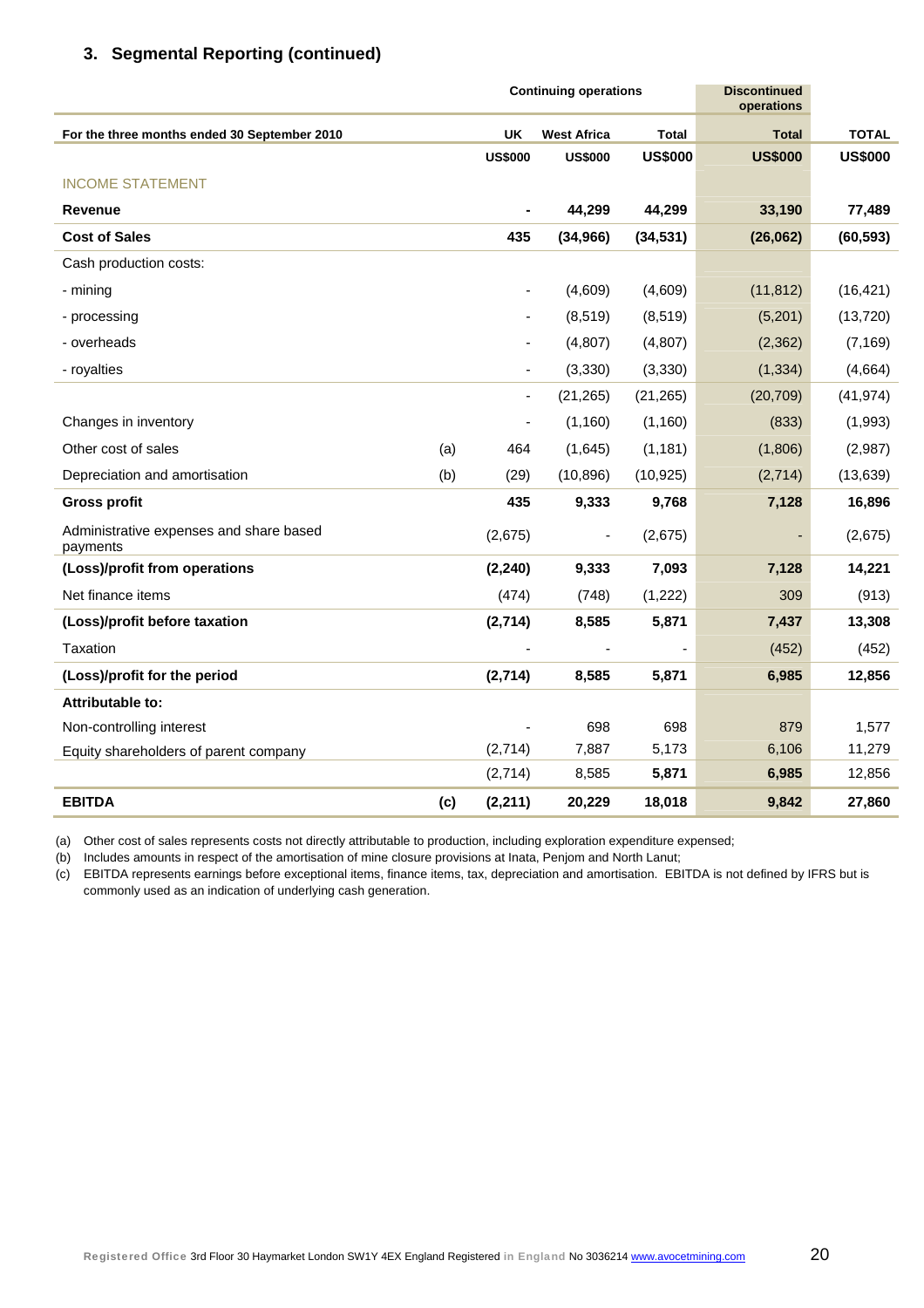|                                                           |     |                             | <b>Continuing operations</b>     | <b>Discontinued</b><br>operations |                                |                                |
|-----------------------------------------------------------|-----|-----------------------------|----------------------------------|-----------------------------------|--------------------------------|--------------------------------|
|                                                           |     |                             | West                             |                                   |                                |                                |
| At 30 September 2010                                      |     | <b>UK</b>                   | Africa                           | <b>Total</b>                      | <b>Total</b>                   | <b>TOTAL</b>                   |
|                                                           |     | <b>US\$000</b>              | <b>US\$000</b>                   | <b>US\$000</b>                    | <b>US\$000</b>                 | <b>US\$000</b>                 |
| STATEMENT OF FINANCIAL POSITION                           |     |                             |                                  |                                   |                                |                                |
| Non-current assets                                        |     | 5,750                       | 245,086                          | 250,836                           | 89,485                         | 340,321                        |
| Inventories                                               |     | ٠                           | 16,859                           | 16,859                            | 22,676                         | 39,535                         |
| Trade and other receivables                               |     | 842                         | 18,568                           | 19,410                            | 6,910                          | 26,320                         |
| Assets held for sale                                      |     | 4,612                       | 2,600                            | 7,212                             |                                | 7,212                          |
| Cash and cash equivalents                                 |     | 7,800                       | 18,687                           | 26,487                            | 19,818                         | 46,305                         |
| <b>Total assets</b>                                       |     | 19,004                      | 301,800                          | 320,804                           | 138,889                        | 459,693                        |
| <b>Current liabilities</b>                                |     | (2, 119)                    | (57, 992)                        | (60, 111)                         | (17, 364)                      | (77, 475)                      |
| Non-current liabilities                                   |     | (28,063)                    | (36, 768)                        | (64, 831)                         | (17, 396)                      | (82, 227)                      |
| <b>Total liabilities</b>                                  |     | (30, 182)                   | (94, 760)                        | (124, 942)                        | (34, 760)                      | (159, 702)                     |
| <b>Net assets</b>                                         |     | (11, 178)                   | 207,040                          | 195,862                           | 104,129                        | 299,991                        |
| For the three months ended 30 September<br>2010           |     | <b>UK</b><br><b>US\$000</b> | West<br>Africa<br><b>US\$000</b> | Total<br><b>US\$000</b>           | <b>Total</b><br><b>US\$000</b> | <b>TOTAL</b><br><b>US\$000</b> |
| <b>CASH FLOW STATEMENT</b>                                |     |                             |                                  |                                   |                                |                                |
| (Loss)/profit for the period                              |     | (2,714)                     | 8,585                            | 5,871                             | 6,985                          | 12,856                         |
| Adjustments for non-cash and non-operating items          | (d) | 823                         | 11,682                           | 12,505                            | 2,803                          | 15,308                         |
| Movements in working capital                              |     | 1,096                       | (1,929)                          | (833)                             | 1,220                          | 387                            |
| Net cash (used in)/generated by operations                |     | (795)                       | 18,338                           | 17,543                            | 11,008                         | 28,551                         |
| Net interest (paid)/received                              |     | (46)                        | (984)                            | (1,030)                           | 14                             | (1,016)                        |
| Net tax received                                          |     |                             |                                  |                                   | 1,458                          | 1,458                          |
| Purchase of property, plant and equipment                 |     | (35)                        | (19, 459)                        | (19, 494)                         | (897)                          | (20, 391)                      |
| Deferred exploration expenditure                          |     | (73)                        | (416)                            | (489)                             | (1, 196)                       | (1,685)                        |
| Other cash movements                                      | (e) | (2,691)                     | (1,030)                          | (3,721)                           | (2, 238)                       | (5,959)                        |
| Total (decrease)/increase in cash and cash<br>equivalents |     | (3,640)                     | (3, 551)                         | (7, 191)                          | 8,149                          | 958                            |

(d) Includes depreciation and amortisation, share based payments, movement in provisions, taxation in the income statement, and other nonoperating items in the income statement;

(e) Other cash movements include deferred consideration paid, cash flows from financing activities, and exchange gains or losses.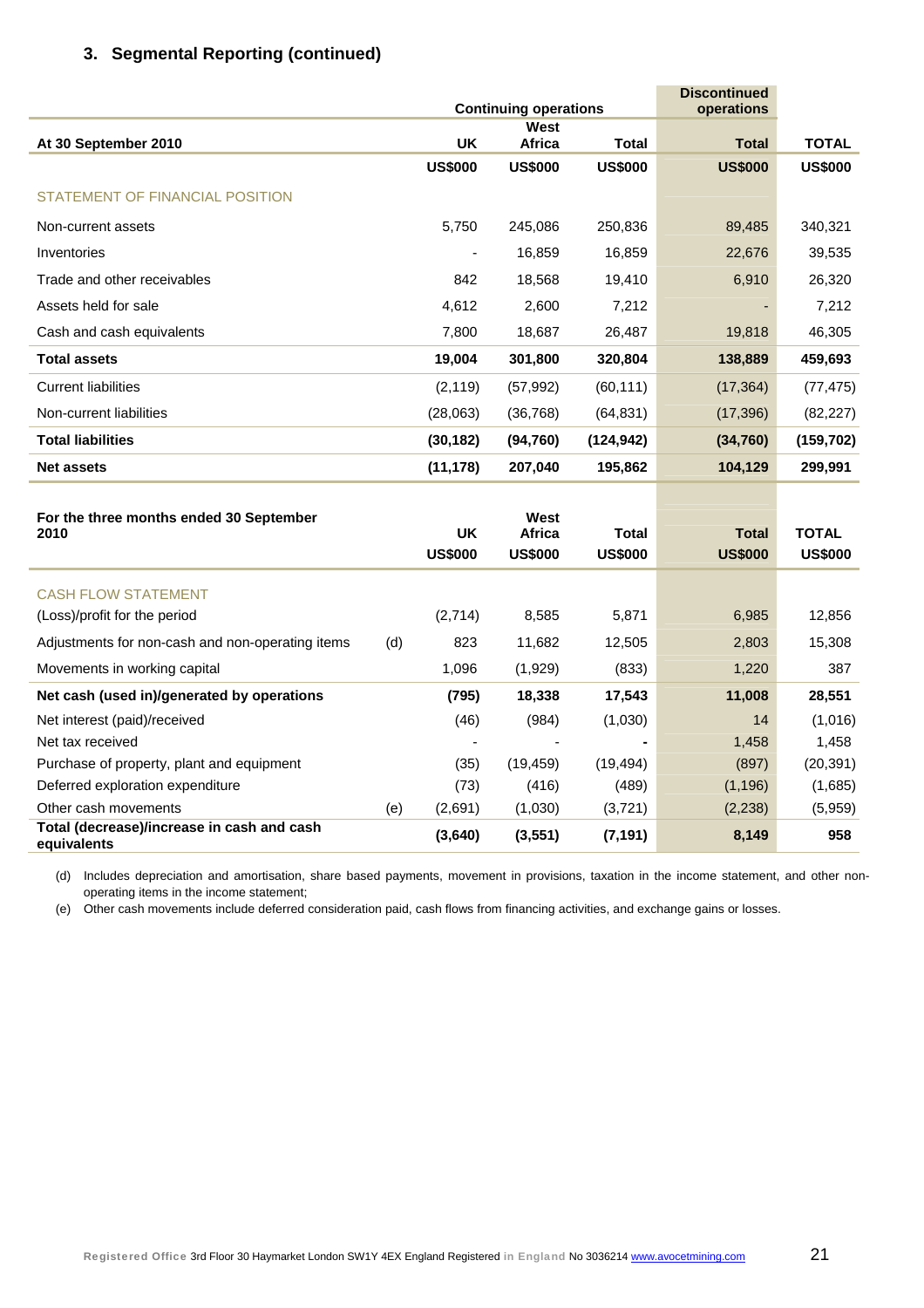|                                                     |     |                              | <b>Continuing operations</b> | <b>Discontinued</b><br>operations |                |                |
|-----------------------------------------------------|-----|------------------------------|------------------------------|-----------------------------------|----------------|----------------|
| For the nine months ended 30 September 2011         |     | <b>UK</b>                    | West<br>Africa               | <b>Total</b>                      | <b>Total</b>   | <b>TOTAL</b>   |
|                                                     |     | <b>US\$000</b>               | <b>US\$000</b>               | <b>US\$000</b>                    | <b>US\$000</b> | <b>US\$000</b> |
| <b>INCOME STATEMENT</b>                             |     |                              |                              |                                   |                |                |
| <b>Revenue</b>                                      |     |                              | 142,929                      | 142,929                           | 67,236         | 210,165        |
| <b>Cost of Sales</b>                                |     | 997                          | (107, 052)                   | (106, 055)                        | (51, 101)      | (157, 156)     |
| Cash production costs:                              |     |                              |                              |                                   |                |                |
| - mining                                            |     | -                            | (22, 874)                    | (22, 874)                         | (27, 336)      | (50, 210)      |
| - processing                                        |     | -                            | (29, 246)                    | (29, 246)                         | (12,046)       | (41, 292)      |
| - overheads                                         |     |                              | (17, 558)                    | (17, 558)                         | (4, 842)       | (22, 400)      |
| - royalties                                         |     | -                            | (10, 198)                    | (10, 198)                         | (2,552)        | (12,750)       |
|                                                     |     | -                            | (79, 876)                    | (79, 876)                         | (46, 776)      | (126, 652)     |
| Changes in inventory                                |     |                              | 6,926                        | 6,926                             | (44)           | 6,882          |
| Other cost of sales                                 | (a) | 1,098                        | (5,968)                      | (4,870)                           | (4,281)        | (9, 151)       |
| Depreciation and amortisation                       | (b) | (101)                        | (28, 134)                    | (28, 235)                         |                | (28, 235)      |
| <b>Gross profit</b>                                 |     | 997                          | 35,877                       | 36,874                            | 16,135         | 53,009         |
| Administrative expenses and share based<br>payments |     | (8, 154)                     |                              | (8, 154)                          |                | (8, 154)       |
| (Loss)/profit from operations                       |     | (7, 157)                     | 35,877                       | 28,720                            | 16,135         | 44,855         |
| Profit on disposal of investments                   |     |                              | 8,990                        | 8,990                             | 2,427          | 11,417         |
| Profit on disposal of subsidiaries                  |     |                              |                              |                                   | 85,802         | 85,802         |
| Restructure of hedge                                |     |                              | (39, 757)                    | (39, 757)                         |                | (39, 757)      |
| Net finance items                                   |     | (655)                        | (3, 406)                     | (4,061)                           | (26)           | (4,087)        |
| (Loss)/profit before taxation                       |     | (7, 812)                     | 1,704                        | (6, 108)                          | 104,338        | 98,230         |
| Analysed as:                                        |     |                              |                              |                                   |                |                |
| Profit before tax & exceptional items               |     | (7, 812)                     | 32,471                       | 24,659                            | 16,109         | 40,768         |
| <b>Exceptional items</b>                            |     | $\qquad \qquad \blacksquare$ | (30, 767)                    | (30, 767)                         | 88,229         | 57,462         |
| Taxation                                            |     | (865)                        | 3,586                        | 2,721                             | (2, 723)       | (2)            |
| (Loss)/profit for the period                        |     | (8,677)                      | 5,290                        | (3, 387)                          | 101,615        | 98,228         |
| <b>Attributable to:</b>                             |     |                              |                              |                                   |                |                |
| Equity shareholders of parent company               |     | (8,677)                      | 6,517                        | (2, 160)                          | 99,448         | 97,288         |
| Non-controlling interests                           |     |                              | (1, 227)                     | (1, 227)                          | 2,167          | 940            |
|                                                     |     | (8, 677)                     | 5,290                        | (3, 387)                          | 101,615        | 98,228         |
| <b>EBITDA</b>                                       | (c) | (7,056)                      | 64,011                       | 56,955                            | 16,135         | 73,090         |

(a) Other cost of sales represents costs not directly attributable to production, including exploration expenditure expensed;

(b) Includes amounts in respect of the amortisation of mine closure provision at Inata;

(c) EBITDA represents earnings before exceptional items, finance items, tax, depreciation and amortisation. EBITDA is not defined by IFRS but is commonly used as an indication of underlying cash generation.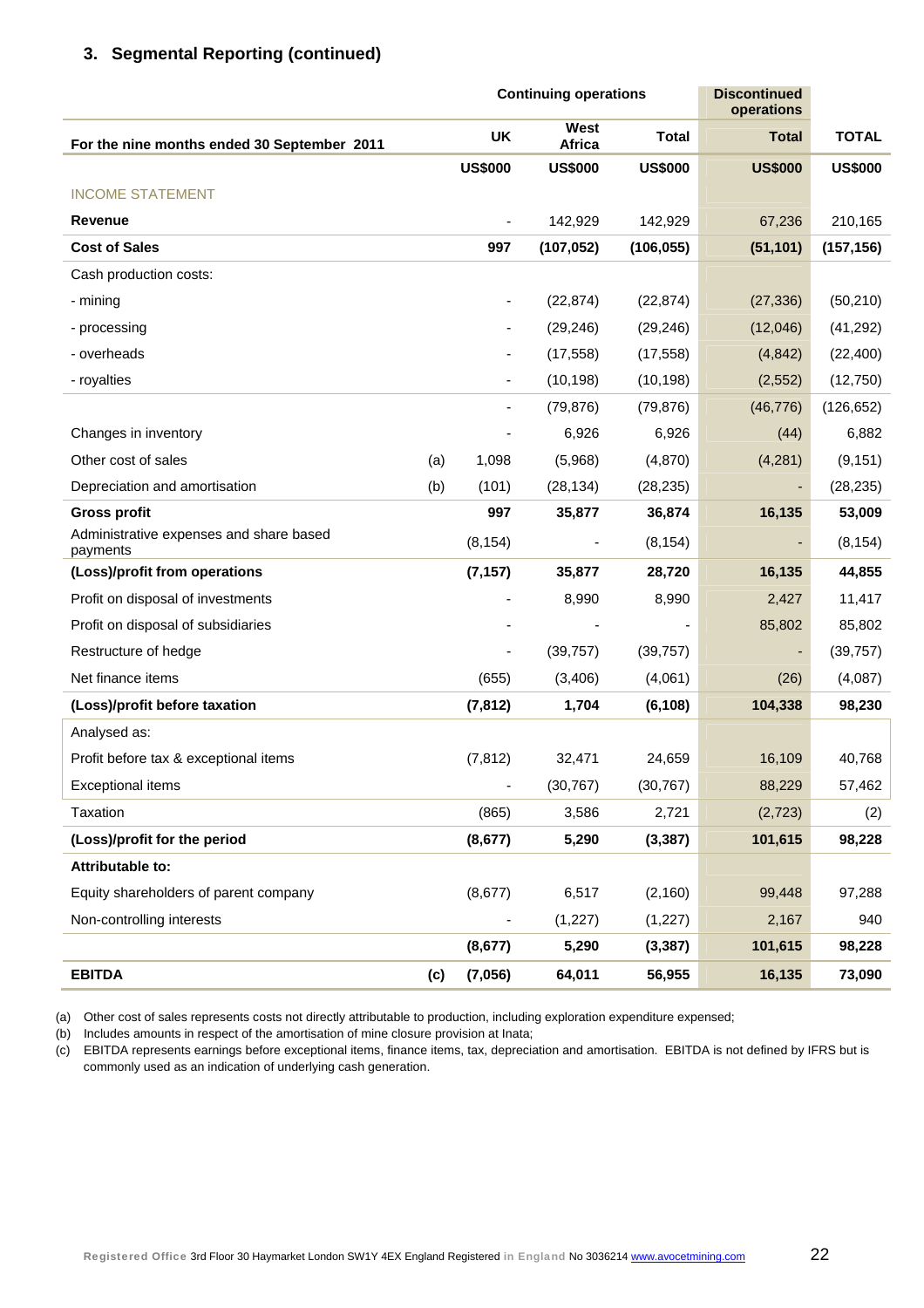| For the nine months ended 30 September 2010         |     |                          | <b>Continuing operations</b> | <b>Discontinued</b><br>operations |                |                |
|-----------------------------------------------------|-----|--------------------------|------------------------------|-----------------------------------|----------------|----------------|
|                                                     |     | UK                       | West<br><b>Africa</b>        | <b>Total</b>                      | <b>Total</b>   | <b>TOTAL</b>   |
|                                                     |     | <b>US\$000</b>           | <b>US\$000</b>               | <b>US\$000</b>                    | <b>US\$000</b> | <b>US\$000</b> |
| <b>INCOME STATEMENT</b>                             |     |                          |                              |                                   |                |                |
| Revenue                                             |     |                          | 80,904                       | 80,904                            | 88,639         | 169,543        |
| <b>Cost of Sales</b>                                |     | (605)                    | (59,061)                     | (59,666)                          | (74, 110)      | (133, 776)     |
| Cash production costs:                              |     |                          |                              |                                   |                |                |
| - mining                                            |     | $\overline{\phantom{0}}$ | (9, 194)                     | (9, 194)                          | (33, 126)      | (42, 320)      |
| - processing                                        |     | -                        | (15,099)                     | (15,099)                          | (14, 931)      | (30,030)       |
| - overheads                                         |     |                          | (8,650)                      | (8,650)                           | (6, 791)       | (15, 441)      |
| - royalties                                         |     |                          | (6,078)                      | (6,078)                           | (3,550)        | (9,628)        |
|                                                     |     |                          | (39,021)                     | (39,021)                          | (58, 398)      | (97, 419)      |
| Changes in inventory                                |     |                          | 2,309                        | 2,309                             | (1,487)        | 822            |
| Other cost of sales                                 | (a) | (514)                    | (2,862)                      | (3,376)                           | (4, 392)       | (7,768)        |
| Depreciation and amortisation                       | (b) | (91)                     | (19, 487)                    | (19, 578)                         | (9,833)        | (29, 411)      |
| Gross (loss)/profit                                 |     | (605)                    | 21,843                       | 21,238                            | 14,529         | 35,767         |
| Administrative expenses and share based<br>payments |     | (8,644)                  | $\overline{\phantom{a}}$     | (8,644)                           |                | (8,644)        |
| (Loss)/profit from operations                       |     | (9, 249)                 | 21,843                       | 12,594                            | 14,529         | 27,123         |
| Profit on disposal of investments                   |     | 1,986                    | $\overline{\phantom{a}}$     | 1,986                             |                | 1,986          |
| Net finance items before exceptional                |     | (939)                    | (1,781)                      | (2,720)                           | 378            | (2, 342)       |
| Exceptional finance items                           |     | (2,363)                  |                              | (2, 363)                          |                | (2, 363)       |
| (Loss)/profit before taxation                       |     | (10, 565)                | 20,062                       | 9,497                             | 14,907         | 24,404         |
| Analysed as:                                        |     |                          |                              |                                   |                |                |
| (Loss)/profit before tax and exceptional items      |     | (10, 188)                | 20,062                       | 9,874                             | 14,907         | 24,781         |
| <b>Exceptional items</b>                            |     | (377)                    |                              | (377)                             |                | (377)          |
| Taxation                                            |     | (873)                    | $\overline{\phantom{0}}$     | (873)                             | (2,052)        | (2,925)        |
| (Loss)/profit for the period                        |     | (11, 438)                | 20,062                       | 8,624                             | 12,855         | 21,479         |
| Attributable to:                                    |     |                          |                              |                                   |                |                |
| Non-controlling interest                            |     |                          | 1,805                        | 1,805                             | 1,882          | 3,687          |
| Equity shareholders of parent company               |     | (11, 438)                | 18,257                       | 6,819                             | 10,973         | 17,792         |
|                                                     |     | (11, 438)                | 20,062                       | 8,624                             | 12,855         | 21,479         |
| <b>EBITDA</b>                                       | (c) | (9, 158)                 | 41,330                       | 32,172                            | 24,362         | 56,534         |

(a) Other cost of sales represents costs not directly attributable to production, including exploration expenditure expensed;

(b) Includes amounts in respect of the amortisation of mine closure provisions at Inata, Penjom and North Lanut;

(c) EBITDA represents earnings before exceptional items, finance items, tax, depreciation and amortisation. EBITDA is not defined by IFRS but is commonly used as an indication of underlying cash generation.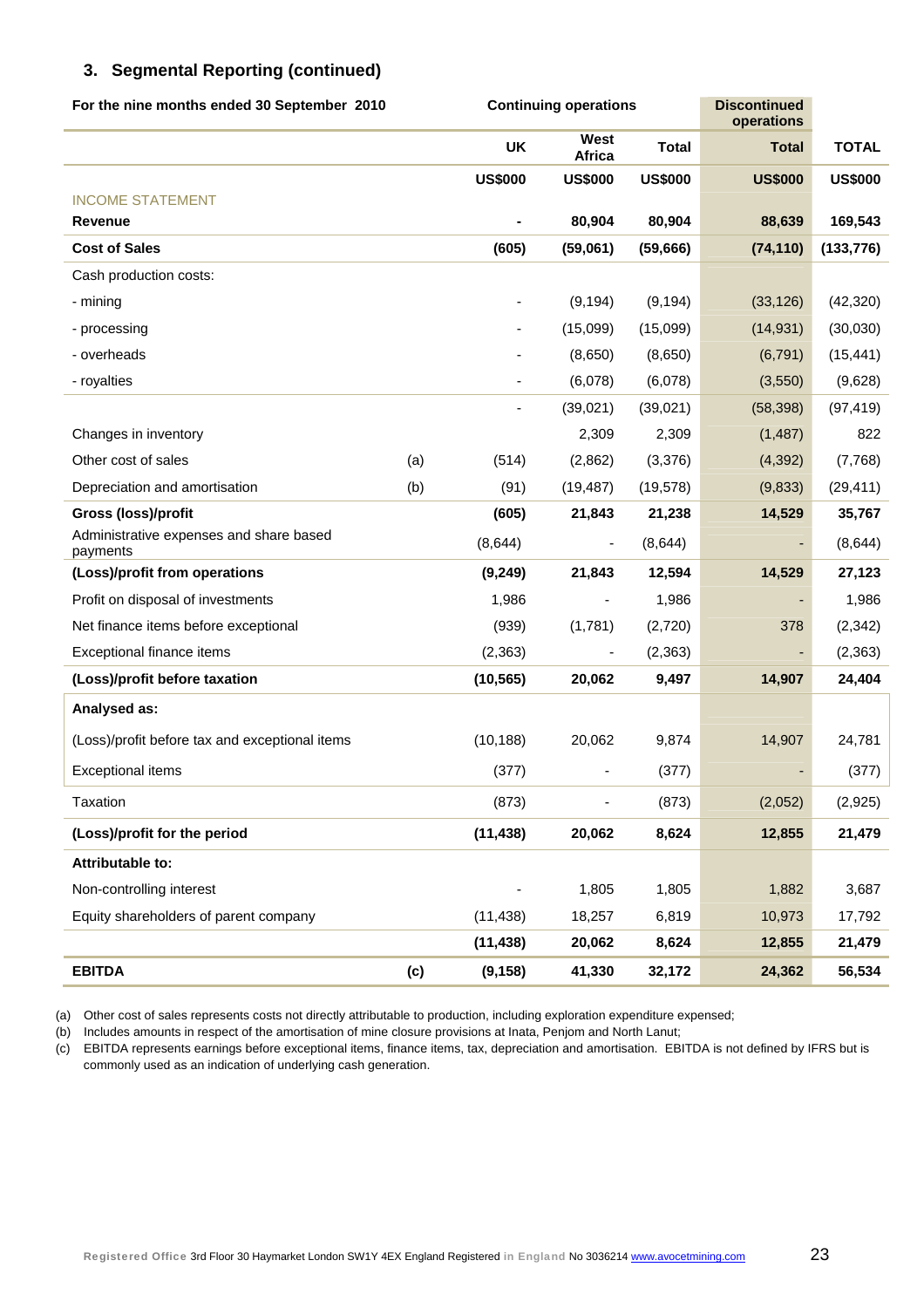|                                                          |     |                | <b>Continuing operations</b> | <b>Discontinued</b><br>operations |                |                |
|----------------------------------------------------------|-----|----------------|------------------------------|-----------------------------------|----------------|----------------|
| For the nine months ended 30 September 2011              |     | UK             | West<br>Africa               | Total                             | <b>Total</b>   | <b>TOTAL</b>   |
|                                                          |     | <b>US\$000</b> | <b>US\$000</b>               | <b>US\$000</b>                    | <b>US\$000</b> | <b>US\$000</b> |
| <b>CASH FLOW STATEMENT</b>                               |     |                |                              |                                   |                |                |
| (Loss)/profit for the period                             |     | (8,677)        | 5,290                        | (3, 387)                          | 101,615        | 98,228         |
| Adjustments for non-cash and non-operating items         | (d) | 617            | 61,016                       | 61,633                            | (85, 107)      | (23, 474)      |
| Movements in working capital                             |     | (3, 423)       | (20, 472)                    | (23, 895)                         | (1,660)        | (25, 555)      |
| Net cash (used in)/generated by operations               |     | (11, 483)      | 45,834                       | 34,351                            | 14,848         | 49,199         |
| Net interest (paid)/received                             |     | (590)          | (1,884)                      | (2, 474)                          | 17             | (2, 457)       |
| Net tax paid                                             |     | (865)          |                              | (865)                             | (3,679)        | (4, 544)       |
| Purchase of property, plant and equipment                |     | (9)            | (40, 573)                    | (40, 582)                         | (881)          | (41, 463)      |
| Deferred exploration expenditure                         |     |                | (22,027)                     | (22,027)                          | (2,995)        | (25, 022)      |
| Net proceeds from disposal of discontinued<br>operations |     | 177,007        | ٠                            | 177,007                           |                | 177,007        |
| Restructure of hedge                                     |     | (39, 757)      |                              | (39, 757)                         |                | (39, 757)      |
| Dividend                                                 |     | (6, 505)       |                              | (6, 505)                          |                | (6, 505)       |
| Other cash movements                                     | (e) | (47, 851)      | 19,553                       | (28, 298)                         | (7,310)        | (35,608)       |
| Total increase in cash and cash equivalents              |     | 69,947         | 903                          | 70,850                            |                | 70,850         |

|                                                        |     |                          | West           |                |                |                |
|--------------------------------------------------------|-----|--------------------------|----------------|----------------|----------------|----------------|
| For the nine months ended 30 September 2010            |     | UK                       | <b>Africa</b>  | Total          | <b>Total</b>   | <b>TOTAL</b>   |
|                                                        |     | <b>US\$000</b>           | <b>US\$000</b> | <b>US\$000</b> | <b>US\$000</b> | <b>US\$000</b> |
| <b>CASH FLOW STATEMENT</b>                             |     |                          |                |                |                |                |
| (Loss)/profit for the period                           |     | (11, 438)                | 20,062         | 8,624          | 12,855         | 21,479         |
| Adjustments for non-cash and non-operating items       | (d) | 8,444                    | 21,505         | 29,949         | 12,175         | 42,124         |
| Movements in working capital                           |     | 943                      | (17, 995)      | (17,052)       | (2,804)        | (19, 856)      |
| Net cash (used in)/generated by operations             |     | (2,051)                  | 23,572         | 21,521         | 22,226         | 43,747         |
| Net interest (paid)/received                           |     | (602)                    | (2,826)        | (3, 428)       | 83             | (3,345)        |
| Net tax received                                       |     |                          |                | -              | 2,248          | 2,248          |
| Purchase of property, plant and equipment              |     | (56)                     | (34, 432)      | (34, 488)      | (667)          | (35, 155)      |
| Inata pre-commercial revenues capitalised              | (f) | $\overline{\phantom{a}}$ | 21,495         | 21,495         |                | 21,495         |
| Inata pre-commercial costs capitalised                 | (f) | $\overline{\phantom{a}}$ | (14, 296)      | (14, 296)      |                | (14, 296)      |
| Deferred exploration expenditure                       |     | (122)                    | (2,721)        | (2,843)        | (5,062)        | (7,905)        |
| Other cash movements                                   | (e) | (6, 815)                 | 15,877         | 9,062          | (16,602)       | (7, 540)       |
| Total (decrease)/increase in cash and cash equivalents |     | (9,646)                  | 6,669          | (2,977)        | 2,226          | (751)          |

(d) Includes depreciation and amortisation, share based payments, movement in provisions, taxation in the income statement, and other nonoperating items in the income statement;

(e) Other cash movements include deferred consideration paid, cash flows from financing activities, and exchange gains or losses.

(f) All costs and revenues at Inata between 1 January and 31 March 2010 related to the testing and development phase, prior to the commencement of commercial operations. Therefore, these costs and revenues were capitalised as part of mining property, plant and equipment. Since 1 April 2010, all revenues and operating expenses in respect of mining operations at Inata have been recognised in the income statement.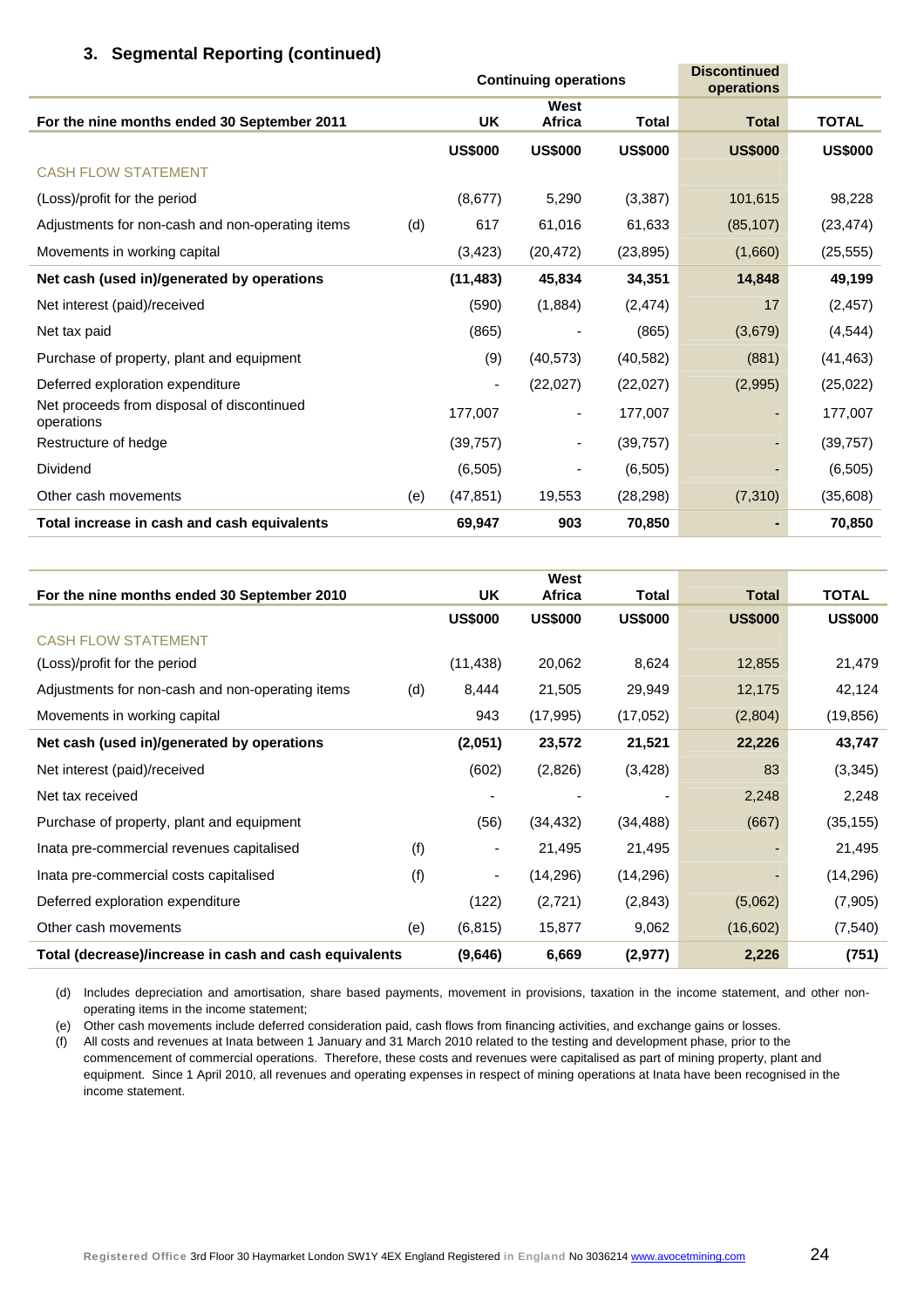# **4. Unaudited Quarterly Income Statement**

|                                                                                | Q1 2011<br>(Unaudited) | Q2 2011<br>(Unaudited) | Q3 2011<br>(Unaudited) | <b>2011 YTD</b><br>(Unaudited) | 2010<br>(Audited) |
|--------------------------------------------------------------------------------|------------------------|------------------------|------------------------|--------------------------------|-------------------|
|                                                                                | <b>US\$000</b>         | <b>US\$000</b>         | <b>US\$000</b>         | <b>US\$000</b>                 | <b>US\$000</b>    |
| Revenue                                                                        |                        |                        |                        |                                |                   |
| Continuing operations                                                          | 55,767                 | 44,749                 | 42,413                 | 142,929                        | 132,779           |
| Discontinued operations                                                        | 32,021                 | 35,215                 |                        | 67,236                         | 121,814           |
|                                                                                | 87,788                 | 79,964                 | 42,413                 | 210,165                        | 254,593           |
| Cost of sales                                                                  |                        |                        |                        |                                |                   |
| Continuing operations                                                          | (39, 288)              | (34,200)               | (32, 567)              | (106, 055)                     | (95, 135)         |
| Discontinued operations                                                        | (24, 430)              | (25, 732)              | (939)                  | (51, 101)                      | (105, 533)        |
|                                                                                | (63, 718)              | (59, 932)              | (33, 506)              | (157, 156)                     | (200, 668)        |
| <b>Gross profit</b>                                                            | 24,070                 | 20,032                 | 8,907                  | 53,009                         | 53,925            |
| Administrative expenses – continuing operations                                | (1,934)                | (2,872)                | (2,295)                | (7, 101)                       | (7,040)           |
| Share based payments - continuing operations                                   | (361)                  | (305)                  | (387)                  | (1,053)                        | (8,625)           |
| <b>Profit from operations</b>                                                  | 21,775                 | 16,855                 | 6,225                  | 44,855                         | 38,260            |
| Profit on disposal of investments - continuing<br>operations                   |                        | 8,990                  |                        | 8,990                          | 2,669             |
| Profit on disposal of investments - discontinued<br>operations                 |                        |                        | 2,427                  | 2,427                          |                   |
| Profit on disposal of discontinued operations                                  |                        | 72.807                 | 12,995                 | 85,802                         |                   |
| Restructure of hedge                                                           |                        |                        | (39, 757)              | (39, 757)                      |                   |
| Loss on disposal of property, plant and equipment -<br>discontinued operations |                        |                        |                        |                                | (151)             |
| Finance items – continuing operations                                          |                        |                        |                        |                                |                   |
| Exchange gains/(losses)                                                        | 62                     | (144)                  | 24                     | (58)                           | (49)              |
| Finance income                                                                 |                        |                        | 20                     | 20                             | 5                 |
| Finance expense                                                                | (1,676)                | (1,356)                | (991)                  | (4,023)                        | (4,766)           |
| Expenses of listing on Oslo Børs                                               |                        |                        |                        |                                | (2, 363)          |
| Net finance items - discontinued operations                                    | 160                    | (179)                  | (7)                    | (26)                           | (56)              |
| Profit/(loss) before tax                                                       | 20,321                 | 96,973                 | (19,064)               | 98,230                         | 33,549            |
| Analysed as:                                                                   |                        |                        |                        |                                |                   |
| Profit before taxation and exceptional items                                   | 20,321                 | 15,176                 | 5,271                  | 40,768                         | 33,394            |
| Exceptional items                                                              |                        | 81,797                 | (24, 335)              | 57,462                         | 155               |
| Profit/(loss) before taxation                                                  | 20,321                 | 96,973                 | (19,064)               | 98,230                         | 33,549            |
| <b>Taxation</b>                                                                |                        |                        |                        |                                |                   |
| Continuing operations                                                          | (2,621)                | (1,981)                | 7,323                  | 2,721                          | (12,021)          |
| Discontinued operations                                                        | (1, 330)               | (1, 393)               |                        | (2, 723)                       | (3,316)           |
|                                                                                | (3,951)                | (3,374)                | 7,323                  | (2)                            | (15, 337)         |
| Profit/(loss) for the period                                                   |                        |                        |                        |                                |                   |
| Profit/(loss) from continuing operations                                       | 9,949                  | 12,881                 | (26, 217)              | (3, 387)                       | 5,454             |
| Profit from discontinued operations                                            | 6,421                  | 80,718                 | 14,476                 | 101,615                        | 12,758            |
| Profit/(loss) for the period                                                   | 16,370                 | 93,599                 | (11, 741)              | 98,228                         | 18,212            |
|                                                                                |                        |                        |                        |                                |                   |
| <b>EBITDA</b>                                                                  | 32,994                 | 26,083                 | 14,013                 | 73,090                         | 86,272            |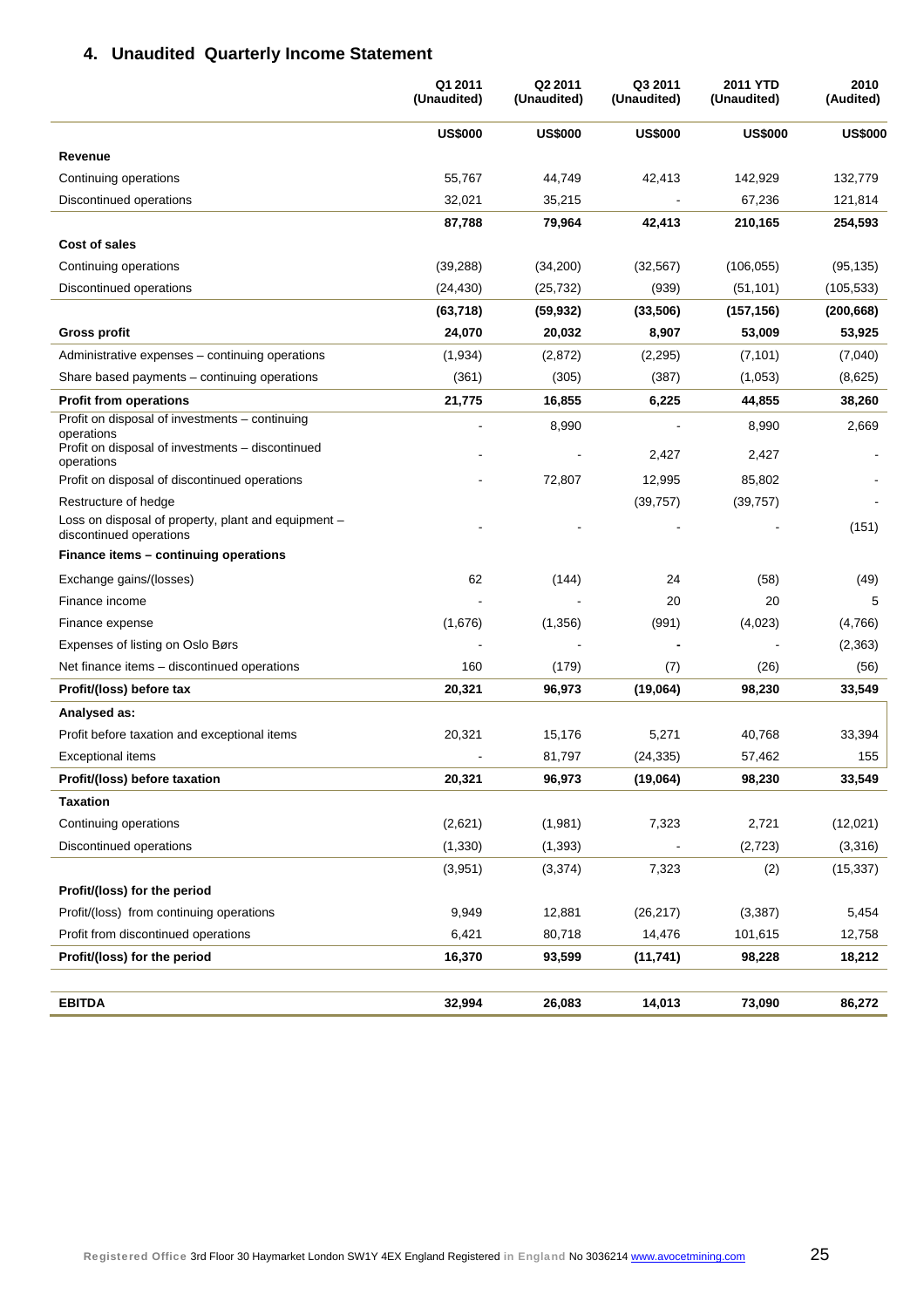# **5. Earnings per Share**

Earnings per share are analysed in the table below, presenting earnings per share for continuing and discontinued operations.

|                                                                        | 30 September<br>30 September<br>2011<br>2010 |                             | 30 September 30 September<br>2011               | 2010          |
|------------------------------------------------------------------------|----------------------------------------------|-----------------------------|-------------------------------------------------|---------------|
|                                                                        | (three months)<br><b>Unaudited</b>           | (three months)<br>Unaudited | (nine months) (nine months)<br><b>Unaudited</b> | Unaudited     |
|                                                                        | <b>Shares</b>                                | <b>Shares</b>               | <b>Shares</b>                                   | <b>Shares</b> |
| Weighted average number of shares for the period                       |                                              |                             |                                                 |               |
| - number of shares with voting rights                                  | 199,077,172                                  | 196,491,602                 | 198,955,805                                     | 195,449,124   |
| - effect of share options in issue                                     | 3,419,163                                    | 2,433,452                   | 3,720,090                                       | 1,771,774     |
| - total used in calculation of diluted earnings per share              | 202,496,335                                  | 198,925,054                 | 202,675,895                                     | 197,220,898   |
|                                                                        |                                              |                             |                                                 |               |
|                                                                        | <b>US\$000</b>                               | <b>US\$000</b>              | <b>US\$000</b>                                  | US\$000       |
| Earnings per share from continuing operations                          |                                              |                             |                                                 |               |
| Profit for the period from continuing operations                       | (26, 217)                                    | 5,871                       | (3, 387)                                        | 8,624         |
| Adjust for non-controlling interest                                    | 2,582                                        | (698)                       | 1,227                                           | (1,805)       |
| Profit for period attributable to equity shareholders of<br>the parent | (23, 635)                                    | 5,173                       | (2, 160)                                        | 6,819         |
| Earnings per share                                                     |                                              |                             |                                                 |               |
| - basic (cents per share)                                              | (11.87)                                      | 2.63                        | (1.09)                                          | 3.49          |
| - diluted (cents per share)                                            | (11.87)                                      | 2.60                        | (1.09)                                          | 3.46          |
| Earnings per share from discontinued operations                        |                                              |                             |                                                 |               |
| Profit for the period                                                  | 14,476                                       | 6,985                       | 101,615                                         | 12,855        |
| Adjust for non-controlling interest                                    | 42                                           | (879)                       | (2, 167)                                        | (1,882)       |
| Profit for period attributable to equity shareholders of<br>the parent | 14,518                                       | 6,106                       | 99,448                                          | 10,973        |
| Earnings per share                                                     |                                              |                             |                                                 |               |
| - basic (cents per share)                                              | 7.29                                         | 3.11                        | 49.98                                           | 5.61          |
| - diluted (cents per share)                                            | 7.17                                         | 3.07                        | 49.07                                           | 5.56          |
|                                                                        |                                              |                             |                                                 |               |
| Total earnings per share                                               |                                              |                             |                                                 |               |
| - basic (cents per share)                                              | (4.58)                                       | 5.74                        | 48.90                                           | 9.10          |
| - diluted (cents per share)                                            | (4.58)                                       | 5.67                        | 48.00                                           | 9.02          |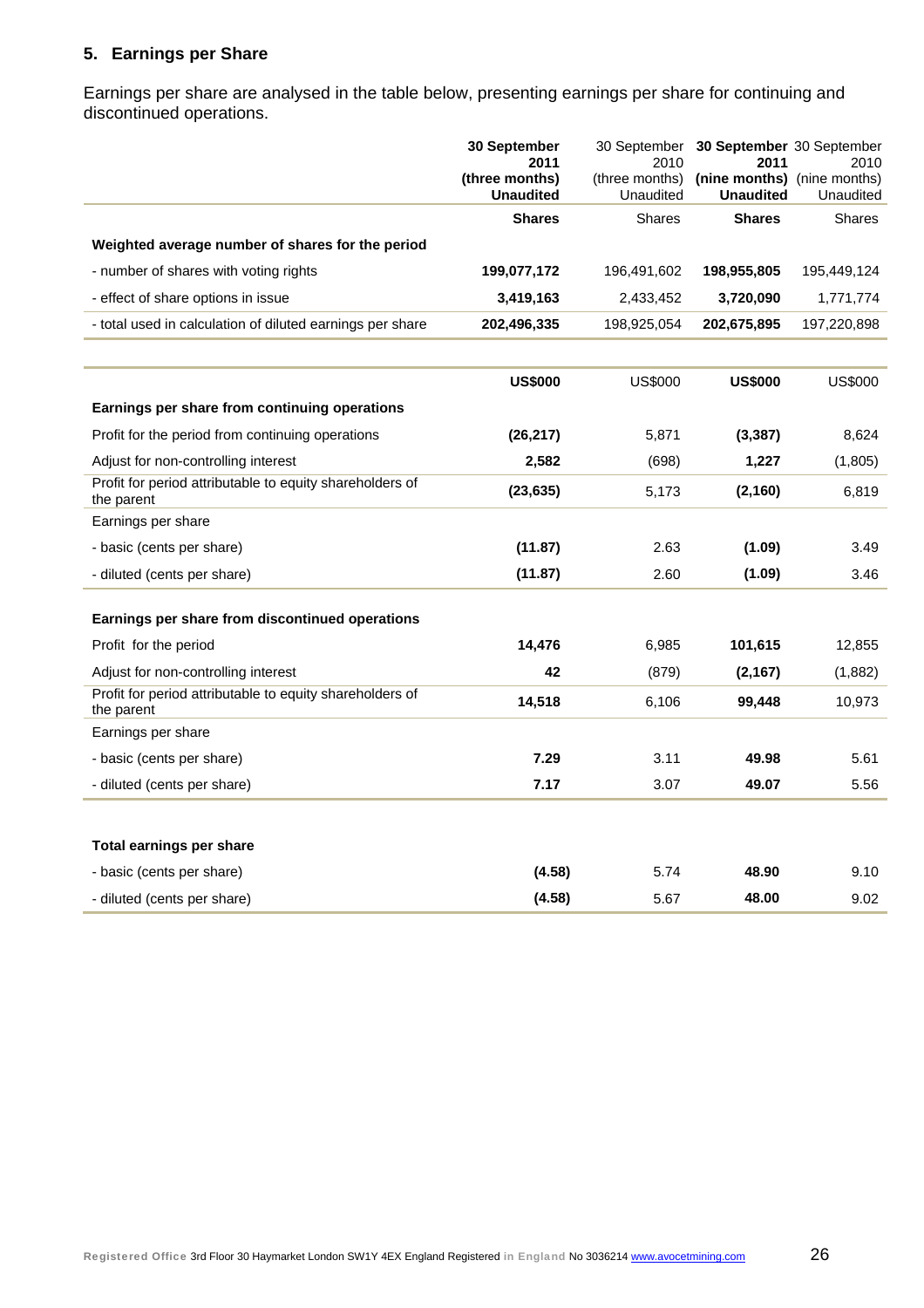# **6. Intangible Assets**

Intangible assets represent deferred exploration expenditure. The movement in the period is analysed below:

|                               | 30 September<br>2011<br>(9 months) |
|-------------------------------|------------------------------------|
|                               |                                    |
| At 1 January 2011             | 11,091                             |
| Additions                     | 22,027                             |
| Transferred to disposal group | (575)                              |
| At 30 September 2011          | 32,543                             |

# **7. Property, plant and equipment**

|                                        | <b>Mining property</b><br>and plant | <b>Office</b><br>equipment |                |
|----------------------------------------|-------------------------------------|----------------------------|----------------|
| Nine months ended<br>30 September 2011 | <b>West Africa</b>                  | UK                         | <b>Total</b>   |
|                                        | <b>US\$000</b>                      | <b>US\$000</b>             | <b>US\$000</b> |
| Cost                                   |                                     |                            |                |
| At 1 January 2011                      | 272,227                             | 570                        | 272,797        |
| Additions                              | 40,573                              | 9                          | 40,582         |
| At 30 September 2011                   | 312,800                             | 579                        | 313,379        |
| <b>Depreciation</b>                    |                                     |                            |                |
| At 1 January 2011                      | 32,494                              | 324                        | 32,818         |
| Charge for the period                  | 28,134                              | 101                        | 28,235         |
| At 30 September 2011                   | 60,628                              | 425                        | 61,053         |
| <b>Net Book Value</b>                  |                                     |                            |                |
| At 30 September 2011                   | 252,172                             | 154                        | 252,326        |
| At 1 January 2011                      | 239,733                             | 246                        | 239,979        |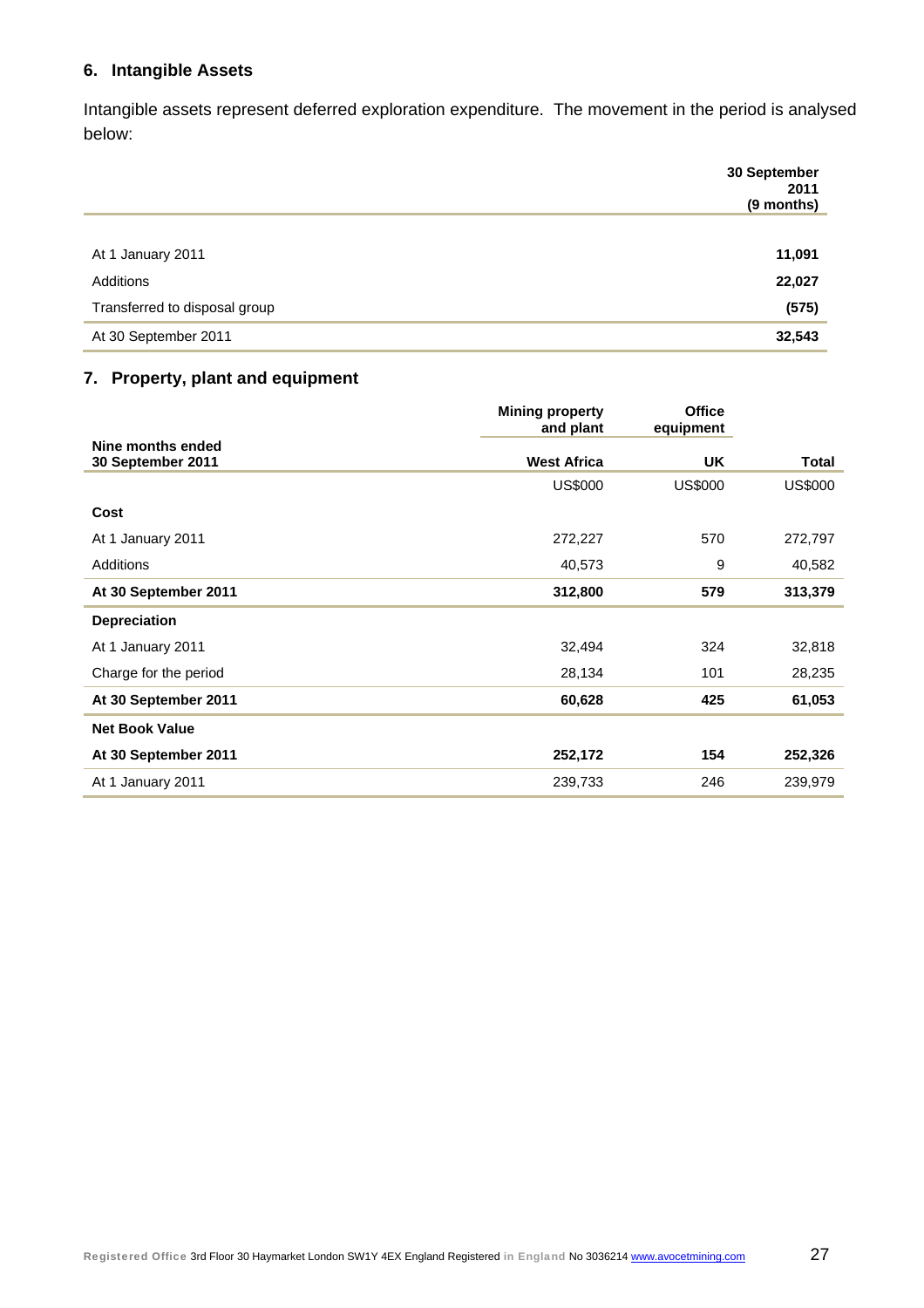#### **8. Other Financial Liabilities**

#### **8.1. Interest bearing debt**

Other financial liabilities of US\$35 million represent the balance outstanding under a project finance facility from Macquarie Bank Limited relating to the Inata gold project. US\$6 million of the project finance facility was repaid in the three month period, in accordance with the facility terms. A total of US\$18 million has been repaid in the year to date. \$24 million of this project finance facility is due for repayment within one year.

US\$25 million drawn under a corporate facility with Standard Chartered Bank was repaid on 24 June 2011 following the substantial completion of the sale of Company's South East Asian assets. The facility was secured on the Penjom assets.

#### **8.2. Forward contracts for the delivery of non-financial items – restructure of hedge book**

During the year, the Group continued to physically deliver gold to meet forward sale contracts in respect of the Inata mine in Burkina Faso. During the nine months ended 30 September 2011, 67,619 ounces were delivered to meet contract requirements. As at 30 September 2011, 222,750 ounces remained, with physical deliveries contracted at 8,250 ounces per quarter until June 2018, at a forward price of US\$950 per ounce.

Following the substantial completion of the disposal of Avocet's South East Asian assets on 24 June 2011, the Group announced the restructuring and partial buy back of the forward contracts on 27 July 2011, with the result that the hedged proportion of production from its one remaining producing mine, Inata, was reduced from approximately 60 per cent to approximately 20 per cent. The restructure consisted of eliminating 58,432 ounces under the forward contracts at a cost of US\$39.8 million and extending the delivery profile of the remaining ounces by four years to June 2018. At 30 September 2011 these forward contracts represented a mark-to-market liability of US\$157.3 million based on a gold price of US\$1,620 per ounce at that date.

The forward contracts are considered to be outside of the scope of IAS 39, on the basis that they are for own use and gold produced will continue to be physically delivered to meet the contractual requirement in future periods, and therefore no value is reflected in the consolidated financial statements for the remaining contracts, as allowed by the exemption conferred by IAS 39.5. The restructuring of the contracts, as a response to the significant change in the Group's production profile following the disposal of the Penjom Mine and North Lanut, has not changed the nature or purpose of the contracts, which continue to be held for own use, nor does it represent a practice of net settlement.

#### **9. Cash and cash equivalents**

Included in Group cash and cash equivalents is US\$14.7 million of restricted cash. US\$14.0 million of restricted cash relates to the minimum account balance held in Macquarie Bank Limited, a condition of the Inata project finance facility, and US\$0.7 million relates to amounts held on restricted deposit in Burkina Faso for the purposes of environmental rehabilitation work, as required by the terms of the Inata mining licence.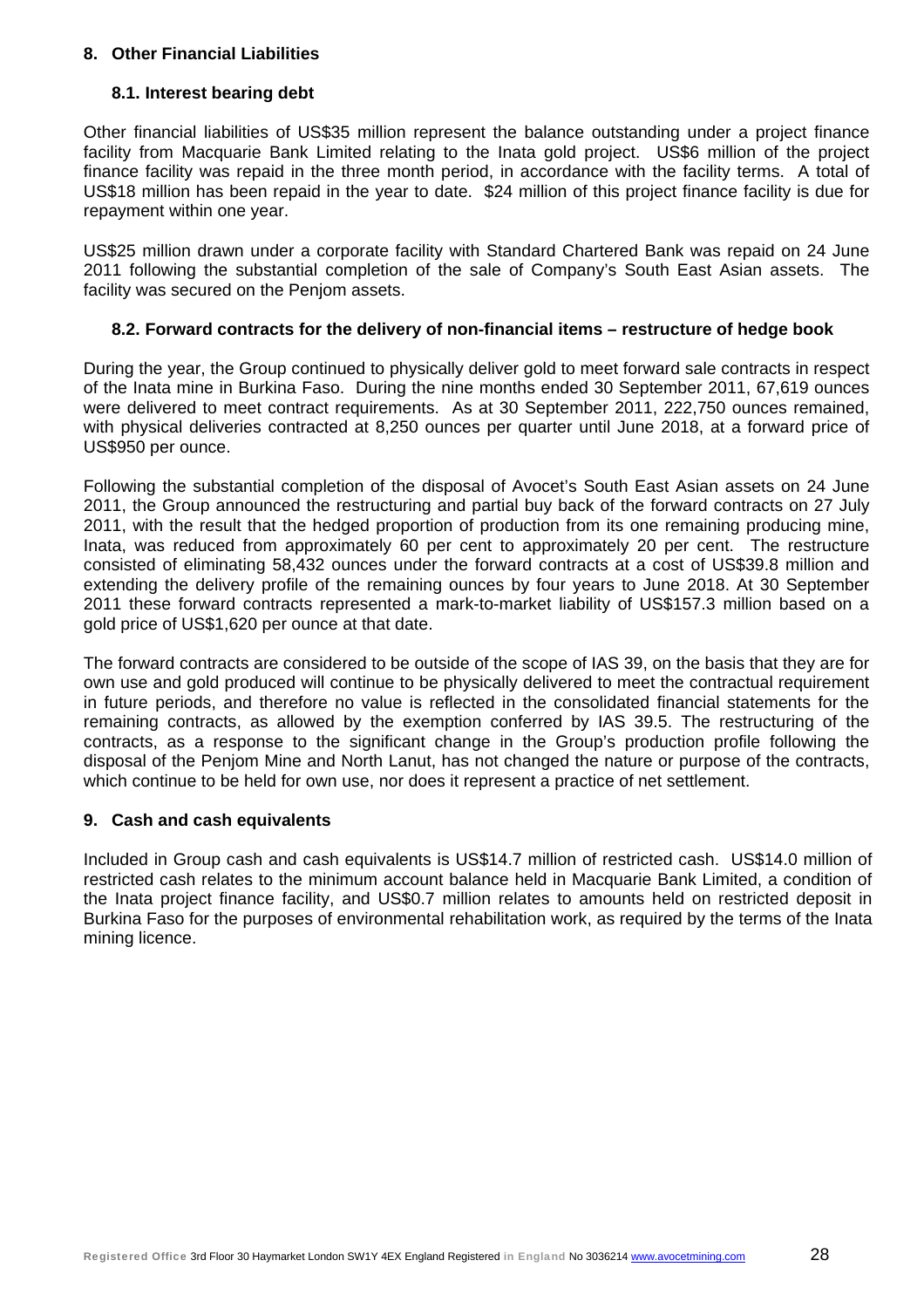# **10. Non-operating items in the Income Statement**

In arriving at net cash flow from operating activities, the following non-operating items in the income statement have been adjusted for:

|                                                     | <b>30 September</b><br>2011        | 30 September<br>2010        | 30 September<br>2011              | 30 September<br>2010       |
|-----------------------------------------------------|------------------------------------|-----------------------------|-----------------------------------|----------------------------|
|                                                     | (three months)<br><b>Unaudited</b> | (three months)<br>Unaudited | (nine months)<br><b>Unaudited</b> | (nine months)<br>Unaudited |
|                                                     | <b>US\$000</b>                     | <b>US\$000</b>              | <b>US\$000</b>                    | US\$000                    |
| Exchange losses/(gains) – continuing operations     | 327                                | (568)                       | 296                               | (397)                      |
| Exchange (gains)/losses – discontinued operations   | (10)                               | (295)                       | (201)                             | (242)                      |
| Finance expense – continuing operations             | 991                                | 1,540                       | 4,023                             | 2,920                      |
| Finance income – continuing operations              | (20)                               |                             | (20)                              |                            |
| Net finance items – discontinued operations         | 7                                  | (14)                        | 26                                | (83)                       |
| (Profit)/loss on disposal of other financial assets |                                    |                             | (8,990)                           | 1,152                      |
| Profit on disposal of subsidiaries                  | (12, 995)                          |                             | (85, 802)                         |                            |
| Expenses of listing on Oslo Børs                    |                                    |                             |                                   | 2,363                      |
| Restructure of hedge                                | 39,757                             |                             | 39,757                            |                            |
| Profit on disposal of investments                   | (2, 427)                           |                             | (2, 427)                          |                            |
| Non-operating items in the income statement         | 25,630                             | 663                         | (53, 338)                         | 5,713                      |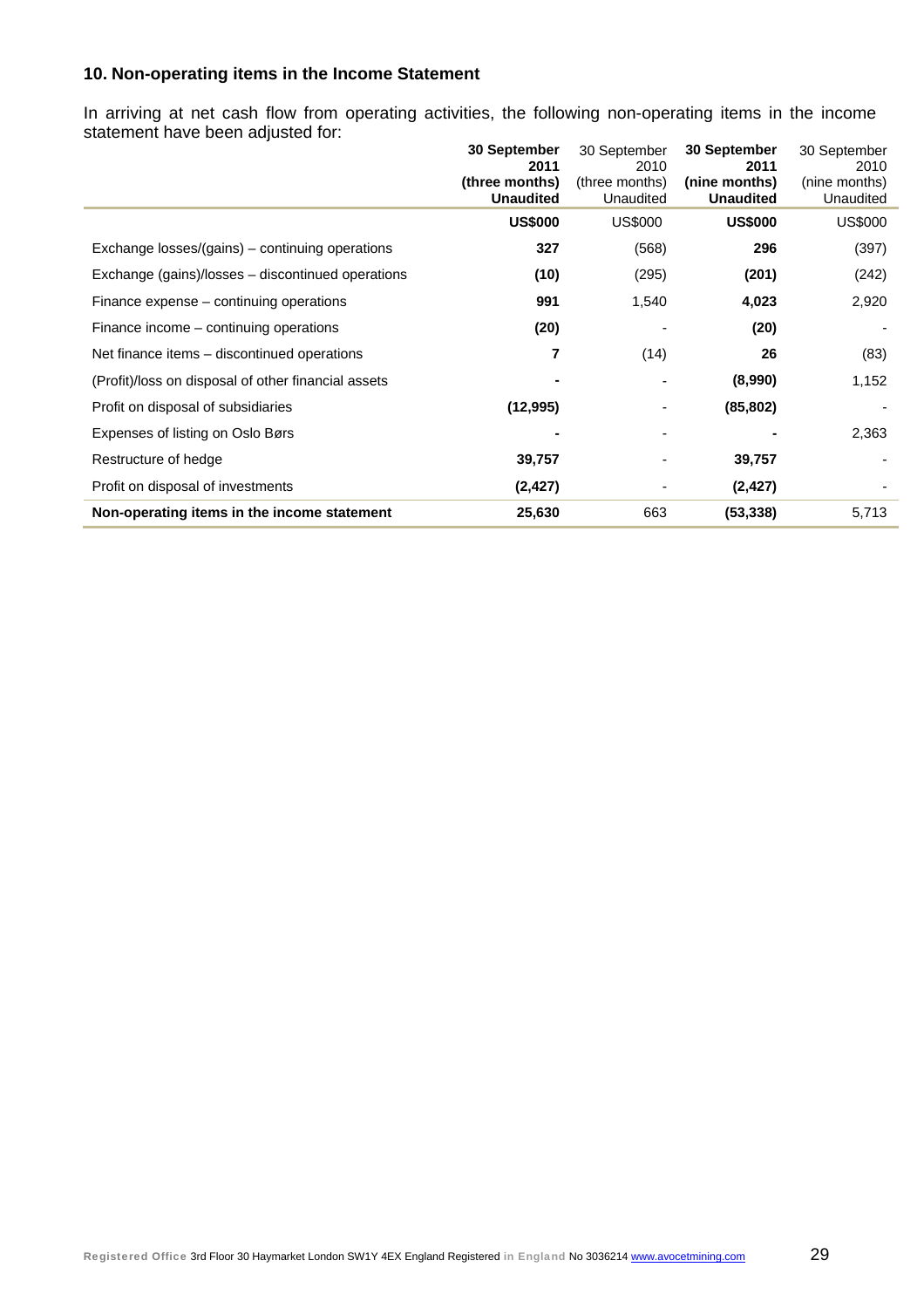### **11. Exceptional Items**

|                                                                       | 30 September<br>2011<br>(3 months)<br><b>Unaudited</b> | 30 September<br>2010<br>(3 months)<br>Unaudited | 30 September<br>2011<br>(9 months)<br><b>Unaudited</b> | 30 September<br>2010<br>(9 months)<br>Unaudited |
|-----------------------------------------------------------------------|--------------------------------------------------------|-------------------------------------------------|--------------------------------------------------------|-------------------------------------------------|
|                                                                       | <b>US\$000</b>                                         | <b>US\$000</b>                                  | <b>US\$000</b>                                         | <b>US\$000</b>                                  |
| Profit on disposal of subsidiaries                                    | 12,995                                                 |                                                 | 85,802                                                 |                                                 |
| Restructure of hedge                                                  | (39, 757)                                              |                                                 | (39, 757)                                              |                                                 |
| Profit/(loss) on disposal of investments                              | 2,427                                                  |                                                 | 2,427                                                  |                                                 |
| Profit/(loss) on disposal of other financial assets<br>or investments |                                                        |                                                 | 8,990                                                  | (1, 152)                                        |
| Profit on redemption of debenture                                     |                                                        |                                                 |                                                        | 3,138                                           |
| Expenses of listing on Oslo Børs                                      |                                                        |                                                 |                                                        | (2, 363)                                        |
| <b>Exceptional gain/(loss)</b>                                        | (24, 335)                                              |                                                 | 57,462                                                 | (377)                                           |

### **Profit on Disposal of Subsidiaries**

Profit on disposal of subsidiaries relates to the provisional profit on disposal of the majority of Avocet's South East Asian assets. Further details of the provisional profit on disposal are included in note 2.

### **Restructure of Hedge**

On 27 July 2011, Avocet announced the restructure of the forward contracts for delivery of gold bullion ("the hedge"). The restructure consisted of eliminating 58,432 ounces under the forward contracts at a cost of US\$39.8 million and extending the delivery profile of the remaining ounces by four years to June 2018. Further details are provided in note 8.

### **Profit/(loss) on Disposal of Investments**

Avocet completed the sale of PT Arafura Mandiri Semangat (PT Arafura) and PT Aura Celebes Mandiri (PT ACM) to Reliance Resources Limited, a company owned by Golden Peaks Resources Limited (Golden Peaks). Consideration was in the form of 7.9 million shares in Golden Peaks, a company listed on the Toronto Stock Exchange. PT Arafura and PT ACM held non-core exploration projects in Indonesia, and were included in the balances of the disposal group held for sale at 31 December 2010. Further details are provided in note 2d.

#### **Profit/(loss) on disposal of other financial assets**

During the year, Avocet disposed its entire holding of shares in Avion Gold Corp ("Avion") for cash consideration of US\$16.5 million. The Avion shares were acquired as consideration for the disposal of the Houndé group of licences in 2010. The shares were recorded in the balance sheet at fair value, with movements in fair value recognised in equity, in accordance with IAS39. On the disposal of the shares, accumulated gains previously recognised in equity were transferred to the income statement and recognised in the profit on disposal.

During the comparative period, Avocet disposed of the shares held in Dynasty Gold Corp ("Dynasty"). Shares in Dynasty were also recorded in the balance sheet at fair value, with movements in fair value recognised in equity. On the disposal of the shares, accumulated losses previously recognised in equity were transferred to the income statement and recognised in the loss on disposal.